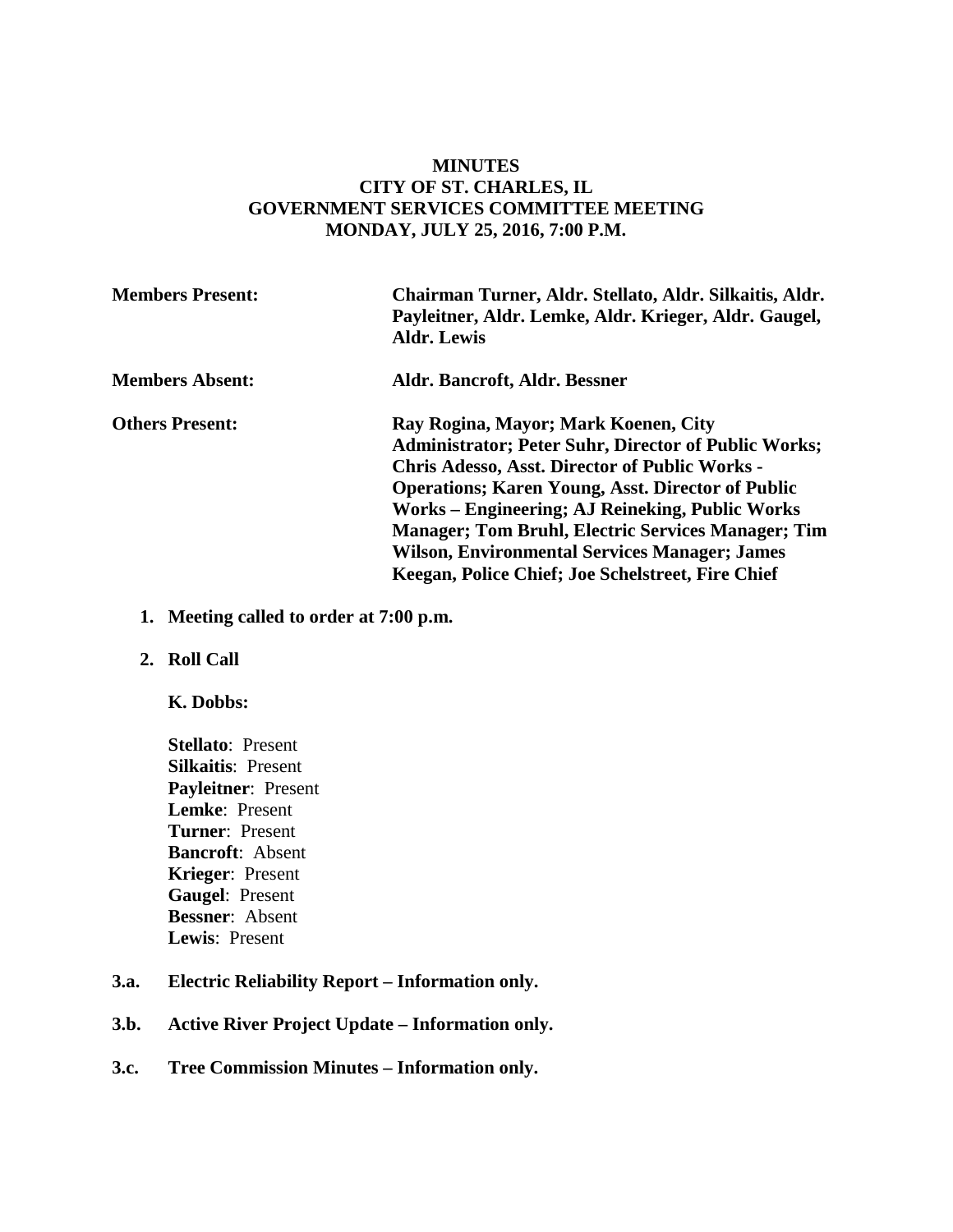# **4.a. Presentation of the Sanitary Sewer Capacity, Management, Operations and Maintenance (CMOM) Plan – Information only.**

**Timothy Wilson presented.** I would like to introduce myself to you; my name is Tim Wilson, I'm the new Environmental Services Manager, the position formerly filled by John Lamb. I appreciate the opportunity to serve St. Charles. At the June Government Services, we had a discussion about sewer back up and you asked Staff to bring additional information to tonight's meeting. In November 2015, we contracted with Engineering Enterprises, Inc. (EEI) to complete a Capacity Management Operational and Maintenance Plan, also known as CMOM. This is a result of the wastewater EPA Permits Special Condition that required the City to implement and submit a CMOM plan to the EPA.

The plan requires measurable activities the City will need to perform to maximize the efficiency and capacity of its sanitary sewer collection system, lift stations and wastewater treatment facilities. It also addresses sanitary sewer overflows, provides an assessment of the sewer collection system and identifies deficiencies in the system.

Our presenters this evening are named Jeff Freeman and Steve from EEI; Jeff is a Civil Engineer and Vice President of EEI. He has a strong background in water resources, environmental engineering and construction administration. As Vice President, he is responsible for project management, planning and design for water supply improvements as well as drinking water and wastewater treatment improvements. Steve is the senior project manager of EEI Environmental Firm. He has been with EEI for 10 years and is also very active in Illinois Environmental Water Association.

Power Point Presentation by Jeff Freeman, Engineering Enterprises, Inc., 52 Wheeler Road, Sugar Grove, IL.

**Chairman Turner**: Thank you very much for the presentation.

No further discussion.

# 4.b. Presentation of the 10<sup>th</sup> Street/Millburn and Westfield Park Subdivision Sanitary **Sewer Issues.**

**Chris Adesso and Peter Suhr presented.** Thank you, Jeff, for the very comprehensive presentation on a topic we think is very important. I would like to acknowledge that we have residents here this evening. I will give some background based on what we discussed last month and then after we will move forward with discussions on specific areas, focusing on the same topics that Jeff mentioned earlier.

I'm going to give you a brief history of what is going on in two specific areas and details about those residences, followed by a brief discussion about the local sanitary sewer collection system. We will also talk about factors to basement backups and then if the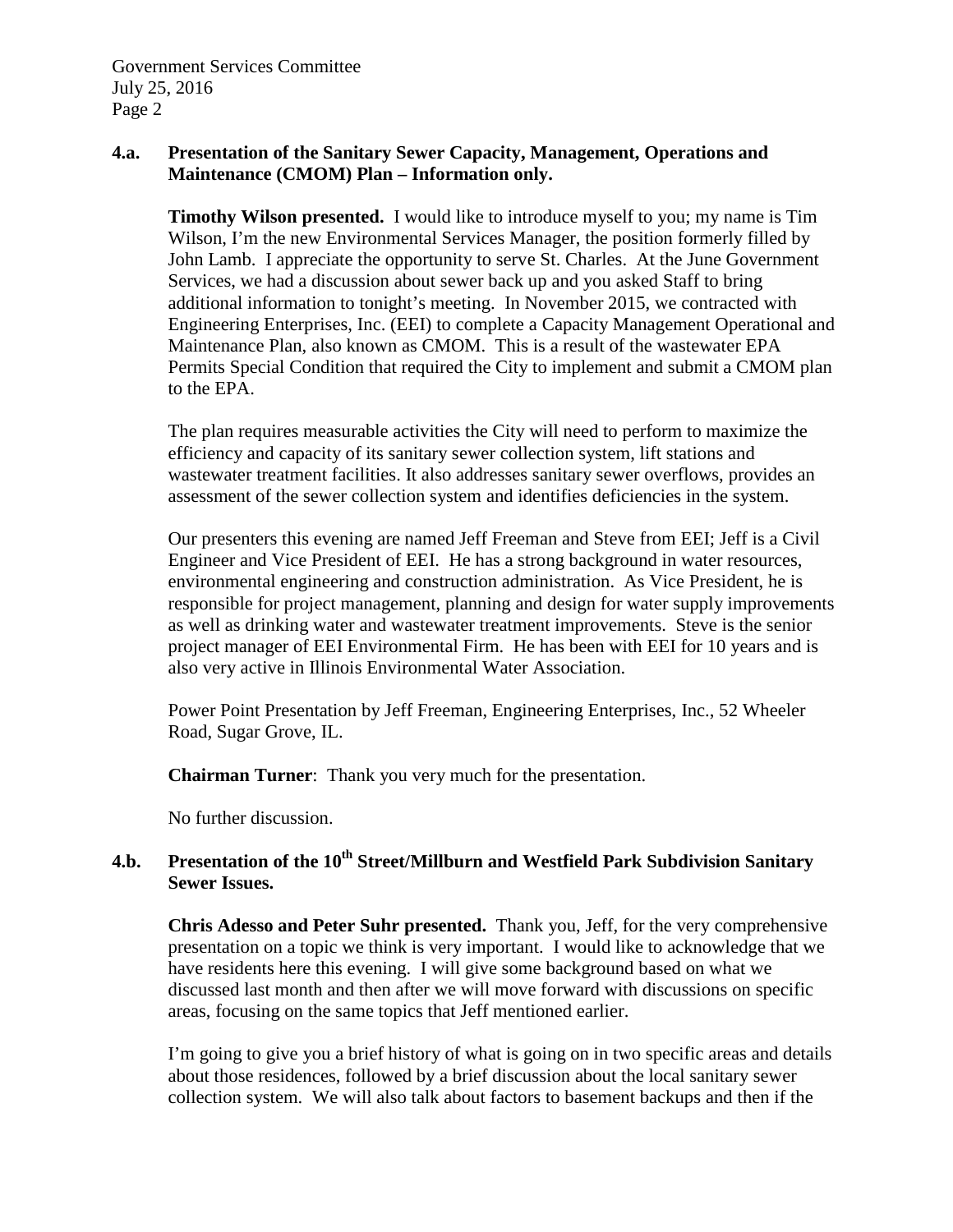> Muckian's will allow me to, I'll use their residence to discuss how things happen in the system. At that point, Peter is going to take over and talk about what the City is doing currently, the magnitude of this issue, possible solutions and feedback.

As you may recall, a couple residents came to Government Services in June and addressed the Committee. Both Tom and Marnie Muckian are here this evening, they live at 1231 S. 10<sup>th</sup> Street and Tavia Tawney and her husband, Michael Cohen who live at 1242 S.  $11<sup>th</sup>$  Street. Both homes are single family homes with basements and both homes have experienced sanitary sewer backups over the last several years. The Muckian's had an open Homeowners Sewer Assistance Program request that staff has been working with them over the past year to discuss some private improvements that they might be able to fund through the Homeowners Assistance Program, which we touched on as part of our City code.

One important thing to note is that the Muckian's residence is part of the Westfield Park Subdivision, Unit 1 and Millburn Subdivision Unit 1 through 6. That is going to become important as we move through our agenda tonight. I have the actual plans from when this area was constructed and they are dated 1966. The area we are talking about was constructed in three phases as part of the Kehoe's Heath Park Subdivision, between Horne and Prairie. Essentially they designed the subdivision with offsite sanitary which would be considered an interceptor sewer at the time, past South  $11<sup>th</sup>$  Street and down the future Fellows, past Davis School.

Power point presentation by Chris Adesso.

Recently we have been working with these residents to install backflow preventers on the service lateral, or the private service from the house to the main which will prevent a back-up from occurring and getting into the house. In their particular situation, the Muckian's have an isolation valve in their basement, so when they turn the valve, there is an isolation effect by the valve essentially blocking the sewer line. The difficult part about that is that you have to be home to do it, and you have to time it right; you also have to make sure it is operating correctly and maintain it. They also put a three foot stand pipe into their floor drain which basically extends the elevation of the flow, so if there is surcharge above the floor elevation, it's in the stand pipe and not on the floor. It is my understanding that they did experience back-ups utilizing both of those solutions.

**Mr. Suhr**: Last month the Committee asked us to bring forth information regarding what we are currently doing to solve the sanitary problems that we know about. You want to know what the financial impacts are and what some of the possible solutions are moving forward. In regards to the City commitment to our sewer collection system, I'll outline the backbone of our plan for sanitary sewer collection to our residences and businesses. Simply stated, that is the CMOM program that Jeff Freeman did a great job talking about. We have laid out a 17 year plan for accomplishing the CMOM program in a three step process. This represents the dollars that we have budgeted currently to accomplish that CMOM program.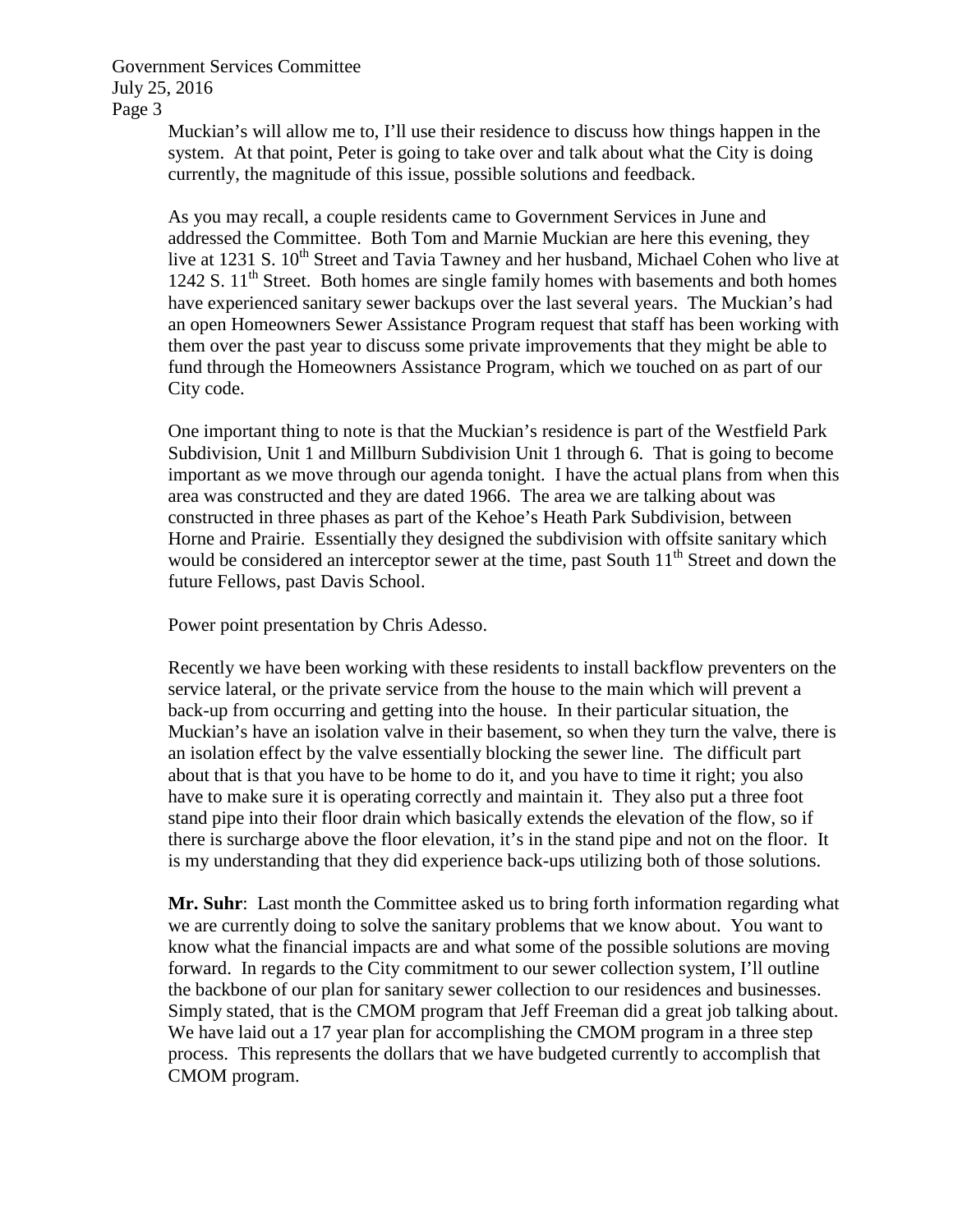In 15/16 we budgeted \$57,000 for the CMOM plan per the IEPA and in 16/17 we have \$75,000 budgeted for sub basin 1 which is in the  $10<sup>th</sup>$  Street area that we are talking about. In 17/18 we have \$175,000 which gets us from the first sub basin to the second sub basin and in 18/19 we have about \$500,000 dedicated to the CMOM program. This is all in our current budget. Beyond that for the next 17 years, we plan to spend about \$500,000 per year allowing for inflation which gets us up to about \$800,000 for years 15- 17.

Some other things that we are doing; we have the Homeowners Sewer Assistance Policy and we increased the reimbursement rate from \$2,500 to \$3,500 just this past March. We have an annual budget of about \$15,000 for that program. One may wonder if that is enough, but we budget on demand. We have had this program in place since 2010 and we only get one to three applications annually. We can certainly budget more if there is a greater need, and perhaps it is necessary to put a marketing campaign in place. Public Works is committed to our sanitary sewer system; we have seven staff for sewer collection and they are designated to that job only. We have a\$1,000,000 in an annual operational budget; this is a daily commitment to our sewer program and it will continue. We designate about \$325,000 annually to do pipe and manhole lining which takes care of the I/I piece that we have talked about today. We have 176 miles of sanitary sewer which roughly equates to 1,000,000 linear feet; you can see that takes care of less than 1% of the entire system on an annual basis.

Lift station rehab and maintenance happens annually; every time the Engineering Department works out the annual MFT Street Rehab Program, a portion of those dollars are associated to repair of the sanitary system. We do spot repairs, we have the flushing and televising program and we have the Vactor and Vac-Con machines which help us do sewer cleaning on a weekly basis.

In summary, I would represent our program as being fairly robust and multi-faceted. Last month the Committee asked us what the magnitude of this project was, and that is a difficult question to answer; however, I thought I would provide you with some figures so you can see the magnitude. If we are just talking about the 15-17 year CMOM Program, we would spend \$9-\$12 million in 17 years to take care of the entire city. That breaks down to about \$500,000 per sub basin. That gives you a sense of the magnitude in regards to cost and time, not to mention our annual Wastewater Capital and Operational Budget that we utilize for maintenance.

Some possible ideas to start the conversation; we can increase our Homeowners Sewers Assistance Policy as well as a marketing campaign for that program. We can fast track the CMOM; we laid out a 17 year plan, but perhaps you want to do it in 10 years or less, recognizing the costs associated with that. The most important from staff and our consultants' perspective is that we need continued support of our annual operations and capital budgets. We present a very robust program and we are thankful for the support of the budgets on an annual basis. Perhaps we consider additional financial assistance to residents on a case by case basis. We have two families who are represented here tonight and they have specific problems within their homes and perhaps there is an opportunity to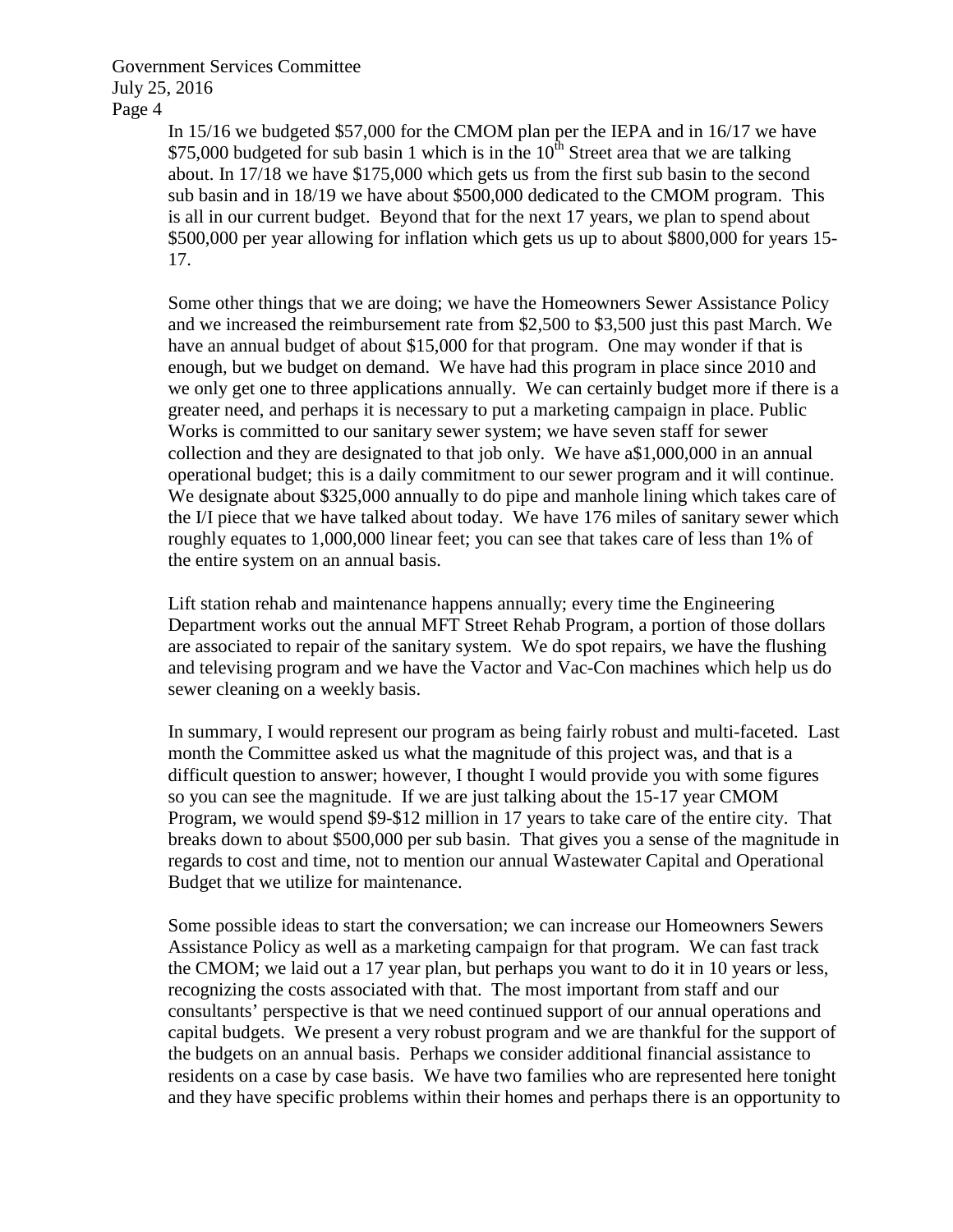> look at this on a case by case basis and whether we want to offer any support above and beyond our current programs.

**Aldr. Stellato**: Are we really talking about a 15 year commitment? When we find whatever is causing the increase on the east side along this process, do we have to continue per the EPA mandate or can we stop? My resistance on fast tracking this is that I would like to take it a step at a time, helping the homeowners along the way. I have no problem with doing that if there are individual case by case basis.

**Mr. Suhr**: In general terms we are going to have assessment points along the way, specifically budget. We are going to have to consider those on an annual basis. We are going to get information on an annual basis; five years from now it could be a different story than it is today. This is our proposal at this time, recognizing that in 17 years it can look a lot different than it does today. When we look, we are going to find things, and we are going to have to have discussions when we do to determine how to deal with those.

**Mr. Freeman**: In regards to the IEPA mandate, the IEPA does not think that we are going to get out every bit of I/I; they want to see milestones of where your City is at. The program is set up across the whole system and there are basins out there that have very little I/I. Now, will that continue forever? Maybe not, but in some instances when you get some of the newer basins where you have plastic pipe, it's in better shape, better construction techniques were utilized, so you won't have to go through as much of this. Overall, the goal is to prioritize this and if you were going to consider abstracting, for one you would go after the basins where you have documented proof of issues (SSO's) and you could spread those out over a couple years. Your point is well taken that it may not be worth doing too much because you might run into places where you are spending and didn't really have to.

**Aldr. Silkaitis**: We are dealing with these two homeowners right now. What is causing their problem in these two homes? Is it something upstream from them? Is it a neighborhood problem, or is it distinctly these two homes?

**Mr. Adesso**: The problem is not at the point of these homes; if you think of the collection system as a large collection system with a tributary, there is flow coming from areas upstream. We know that they experience a back-up because the sewer discharges at a certain elevation outside their home; that flow comes from upstream. Can we quantify the tributary that is contributing to it? I'm not sure we have all that data right now.

**Aldr. Silkaitis**: With the information you have, how do you correct the problem for these two homeowners? What are the options? Is this a City main issue or is it on the private side?

**Mr. Adesso**: There are a few options for folks who want to protect their property on the private side, and that is what the Homeowners Sewer Assistance Policy is for. Residents can take that into their own hands and the City will reimburse them up to \$3,500 to essentially protect their private property from what is surcharged in the City owned main.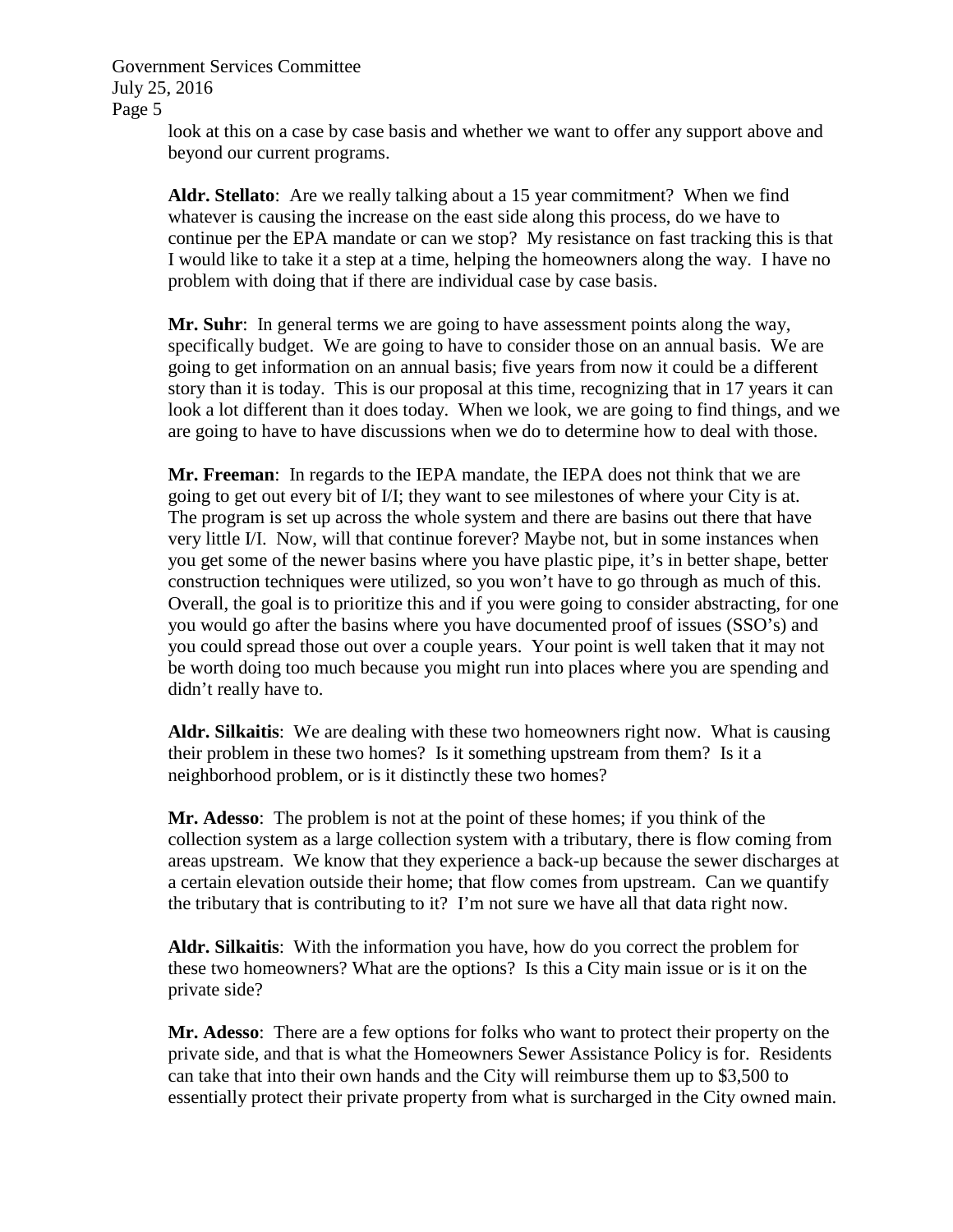Government Services Committee July 25, 2016

Page 6

Those processes are things like backflow preventers, valves, installation of overhead sewers, etc.

As to whether this is a City problem or not, the thing is multi-tasking. It's definitely the City's main that is surcharging and backing up into their residence, but as everyone is starting to understand, the flow that is contributing to that surcharge is coming from many sources and that is what we are trying to quantify.

**Aldr. Silkaitis**: So the Homeowners Sewer Assistance Policy is essentially fixing the symptom, not the cause at the moment, correct?

**Mr. Adesso**: That is correct.

**Aldr. Silkaitis**: So to fix the actual cause, you have to determine the I/I problems?

**Mr. Adesso**: I think we need to determine where we have I/I and as part of the program and verify sewer capacity.

**Aldr. Silkaitis**: They have been dealing with this problem for years, just like the flooding on  $7<sup>th</sup>$  Avenue Creek. My point is for both sides of town, we need to somehow address these issues. I don't want to say "fast track" but we need to fix the problems for our residents, however we have to do it. We need to fix the cause, not the symptom.

**Mr. Adesso**: That is exactly what the CMOM is intended to do.

**Aldr. Silkaitis**: I don't want to fast track it, but I want to go faster than what we are doing right now. It's time to take care of these residents on both sides of town.

**Aldr. Payleitner**: Regarding the CMOM process; phase three is the sanitary sewer rehab. It seems to me the money budgeted is not enough. Is that going to be an average?

**Mr. Adesso**: That is correct. It is also intended to be a compliment to the existing lining budget.

**Aldr. Payleitner**: In regard to the two residents that we are talking about; the slides show that the pipes were in good shape, so that's why it's a flow issue?

**Mr. Adesso**: We have inspected the pipes in this area several times and they are in good condition for their age. They are old, but they are in good condition.

**Aldr. Payleitner**: I know of two people who have an issue and they called Public Works and they were told that the residents own from the street to their house. One person was going to live with it until they can afford to fix it and the other one did a huge job out of pocket. I don't remember either of them mentioning the Sewer Assistance Program. If someone calls Public Works to inquire about whose responsibility it is, are they told about this?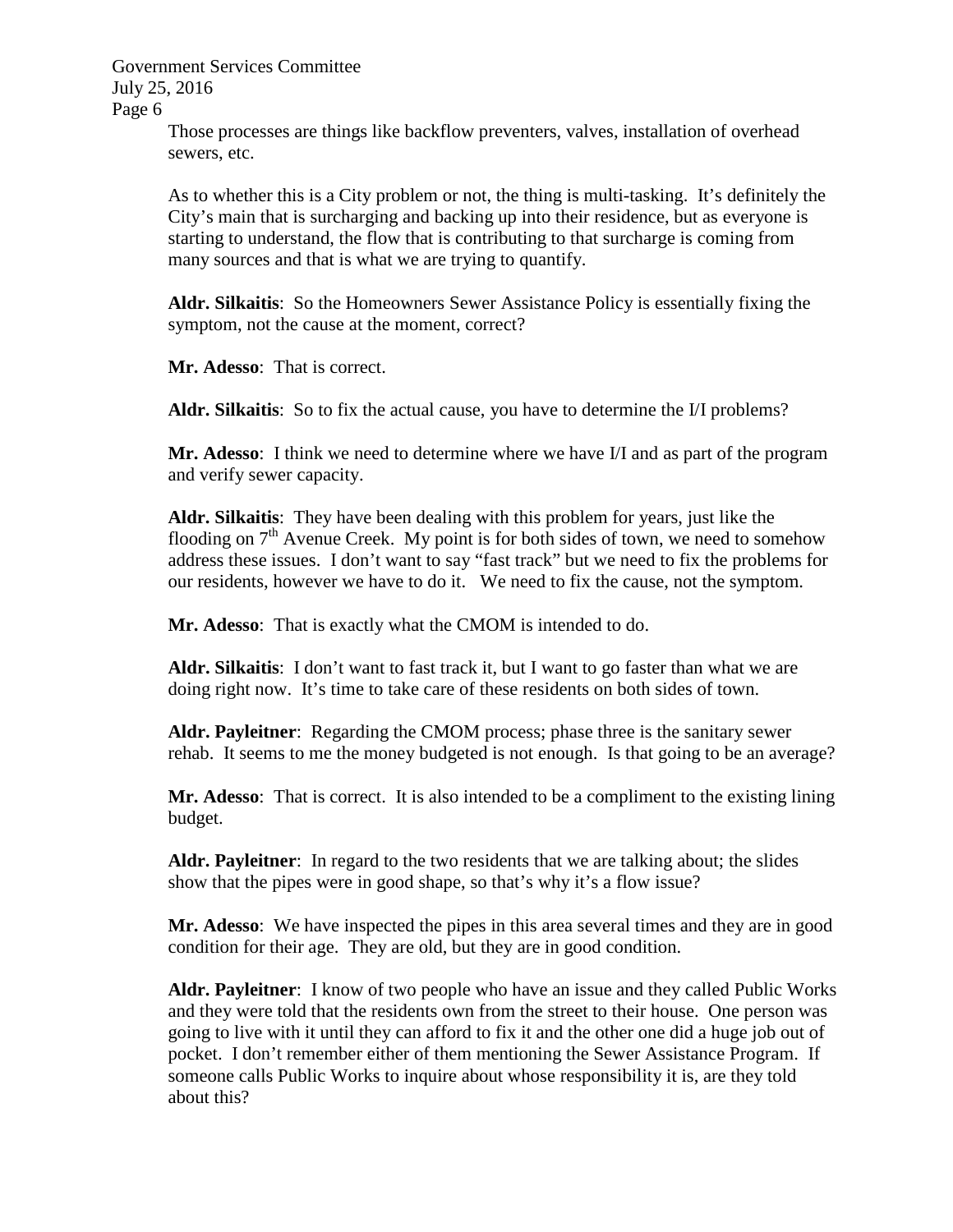**Mr. Adesso**: We definitely don't keep this a secret, but there are qualifying factors. One of the qualifying factors is NOT a basement backup due to blocked private service. Also, the repair has to contribute to the greater good of the system by eliminating clear water inflow or something along those lines. That is all documented in the policy.

**Aldr. Payleitner**: So chances are if they made a call, your office would have referred them to this document, hopefully?

**Mr. Adesso**: We would always direct people toward the Sewer Assistance Program if we think it can help them. We also review it with people if they have questions. Sometimes there are projects that can be done in conjunction with other projects that will qualify, so of course we tell them about that too.

**Aldr. Payleitner**: I have a neighbor where that was the case. In the case of the person I know in the Westfield Park neighborhood, if they didn't know about this, can they get money now if they qualify, or not?

**Mr. Adesso**: The application process is such that a resident applies for the assistance program and that application is approved prior to doing any work, so the problem is quantified as part of the application. Then the applicant will get quotes for the work and City staff will approve the chosen quote and then we reimburse up to \$3,500. Currently the policy doesn't allow for retroactivity, but that can always be amended.

**Aldr. Payleitner**: I'm thinking of my two people; I know one called your office and one didn't, because they knew it was their problem, so they didn't even bother with the phone call. I'm just wondering if that neighborhood isn't loaded with those situations.

**Aldr. Lemke**: It seems as though you want to be able to look at situations as they evolve, and the plan allows you to do the same thing in three year cycles for each tributary area. My sense is when we get out to the far end of the cycle we should be having a lot less of the inflow. From the numbers you showed from last week there is a very sudden surge in the numbers and that says to me that there is probably some severe inflow. I agree with Aldr. Stellato's comment, it seems like we might be able to do something almost on a priority basis to get in front of this problem.

**Mr. Adesso**: Certainly flow testing will be part of our investigation. I would agree that some of the data you saw tonight certainly suggests that inflow is categorially a stronger problem than infiltration.

**Aldr. Krieger**: If this was happening in my basement, I would want the City to do everything possible and that is my recommendation; that we focus on these two homes and find an answer to their problems. Let's go do it.

**Aldr. Gaugel**: I agree with Aldr. Krieger, and to add to that; the amount we have budgeted for the Homeowners Assistance Program is great, but if we do a marketing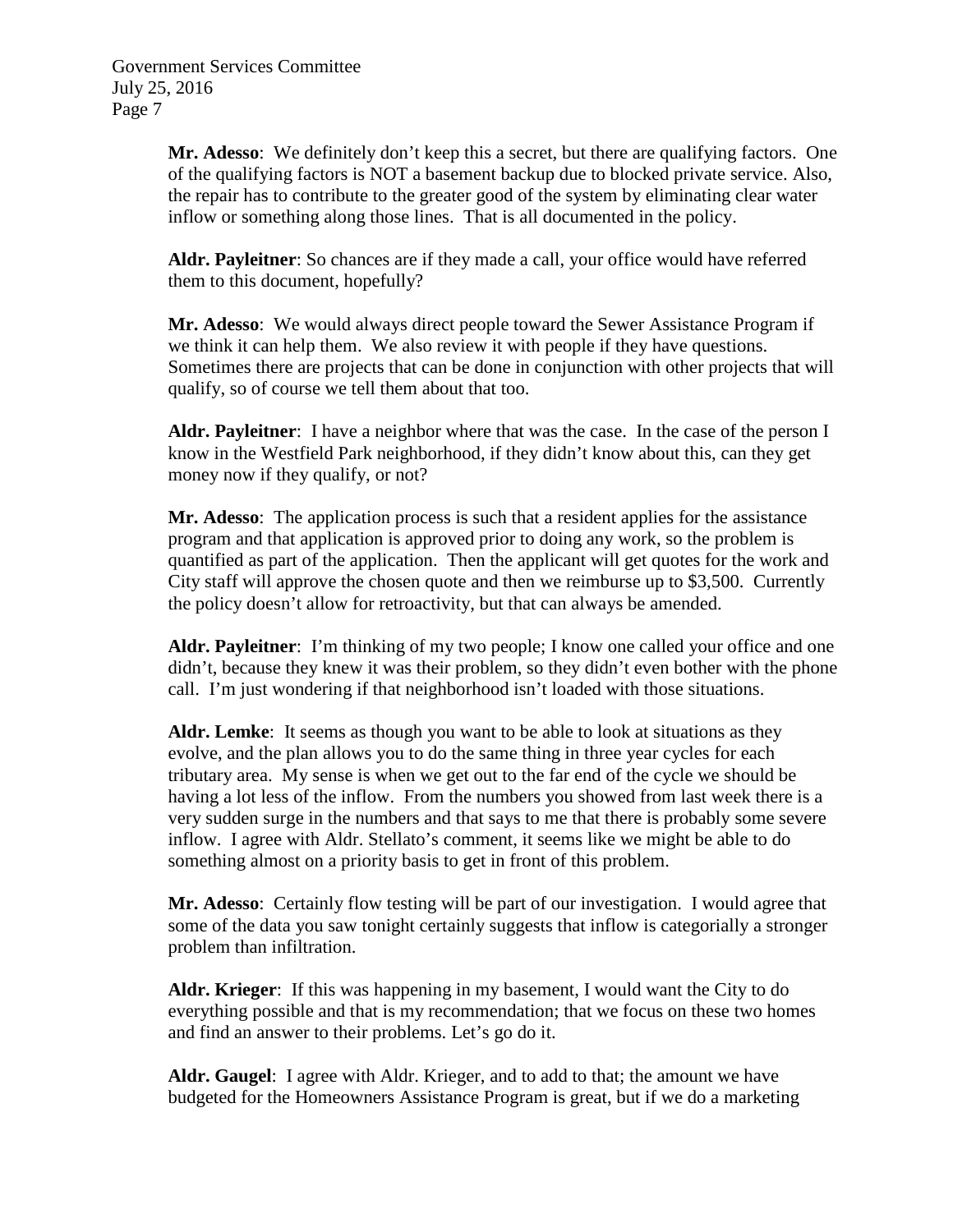> campaign and we were to publicize it more, I imagine we would be flooded with applications. In theory, though, if we go through each one of the basins and correct the problems and we got the I/I down to 0, would the Homeowners Assistance policy go away? It really should, because it's designed to be a band aid fix for what is a larger problem. I'm thinking budget wise. We would have to fund this to a much greater extent if we did promote it, but in the long run it would be fairly negligible, right?

> **Mr. Adesso**: I think that goes along with Aldr. Stellato's original question; if we go through priorities, there are certainly opportunities to learn lessons and likely as we start to get our arms around some of the basins that have larger I/I problems and address those problems, we would we would be able to do less. I think that the Sewer Assistance Program is a different animal in that the program is there to support the residents protect their private property. It won't help the greater good of the system right away, but if we were to get hundreds of them, that is certainly something that would help over time.

> **Aldr. Gaugel**: From my perspective, the Sewer Assistance Program is a funding. So if we increase the funding now, we could potentially decrease the funding in the long term because by going through basin by basin, we could drop the number of applicants we have to get the assistance program, potentially.

> **Mr. Adesso**: I'm not sure we will see a drop in applicants because that is only to rehab private service.

**Aldr. Gaugel**: Over the span of 15 years, though, at the end of the 15 years, it should be significantly lower. Is that accurate?

**Mr. Adesso**: As Peter mentioned earlier, we are not seeing a lot of applicants right now, but yes, at the end of 15 years, in theory we should see less.

**Aldr. Lewis**: We have been talking about this for years, so this isn't something that just started. Do I understand correctly that we are fairly confident that there is not a problem in their private service?

**Mr. Adesso**: As I understand it, the Muckian's did have their service inspected by a reputable plumber and they found it is in good condition.

**Aldr. Lewis**: So I think there is more burden put on the City to help these two homeowners with this problem at this time. I want to be clear that I'm not trying to set a precedence that this is what we will do in every case, but it seems like this is what we need to do for this case. We usually do lowest bid, so whatever the lowest bid would come in, I think we can help them with that amount. If they wanted something more expensive or a higher type of fix, that would have to be out of their pocket book. As far as replacing shrubbery and landscaping, I'm not sure that is something that the City would need to get involved in. I think we need to strictly focus on the sewer. My recommendation would be to help both of these homeowners with the cost of getting their problem fixed at the lowest bid.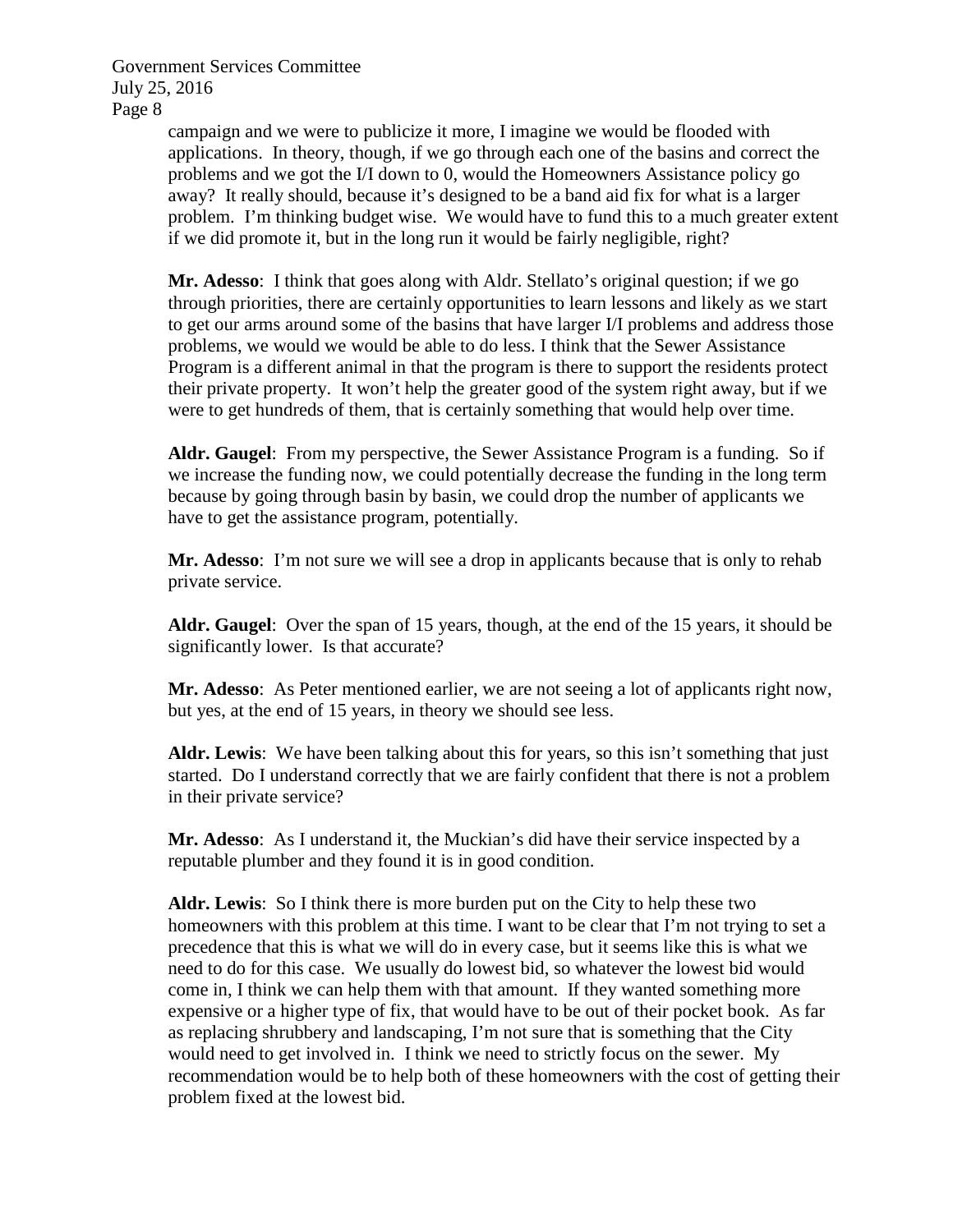**Chairman Turner**: The Muckian's have an application in and they also have three quotes. The other residents do not so we cannot give them any money until they get their quotes. Mrs. Muckian, wasn't your lowest quote about \$8,000?

**Mr. Adesso**: It was somewhere in that neighborhood. I can work with the residents and come back to Committee to take direction and work with them up to a certain amount.

**Aldr. Lewis**: Is there any connection between their two homes? It seems odd that they are back to back; could they get a cost reduction if they were both fixed at the same time?

**Mr. Adesso**: That is certainly a conversation we could have with the vendor.

**Chairman Turner**: The question before us is do we want to provide them with any financial assistance above and beyond the \$3,500?

**Aldr. Stellato**: Yes; and Chris' suggestion of going back and working with the homeowners is great. I don't want to lose any more time, though. I don't want to wait until the next Government Services Committee Meeting to do this, and I was going to suggest that if you come back with a recommendation on the City Council floor in a week, we are all educated enough now on the issue that we can make a determination if that amount works. I agree, lowest bid makes sense and if it solves their problem, I'm ok with it.

I do have a question, though; do the responsibility of the homeowner end at the parkway or the street?

**Mr. Adesso**: The City code is to the point of connection. In this situation, this home is connected on the side yard so it's not connected at the street.

**Aldr. Stellato**: This is a general question, not related to this. If there is a tree in the parkway that is owned by the City and it has infiltrates the sewer lines, causes a back-up or a problem, because it's in the parkway, it's not yet quite to the street, what happens in that case?

**Mr. Adesso**: Are you talking about root infiltration from a City owned tree into a private service? If we can determine that accurately enough, I suppose we would assist that homeowner, perhaps split it. I'm not sure we could quantify that.

**Aldr. Stellato**: We want to define that at some point. As these communities begin to age, we have a lot of parkway trees and the sewers are right there.

**Aldr. Payleitner**: I'm confused; I thought we just determined that this wasn't an individual issue, it was a City issue.

**Mr. Adesso**: I think what Aldr. Lewis is suggesting is that she would like City staff to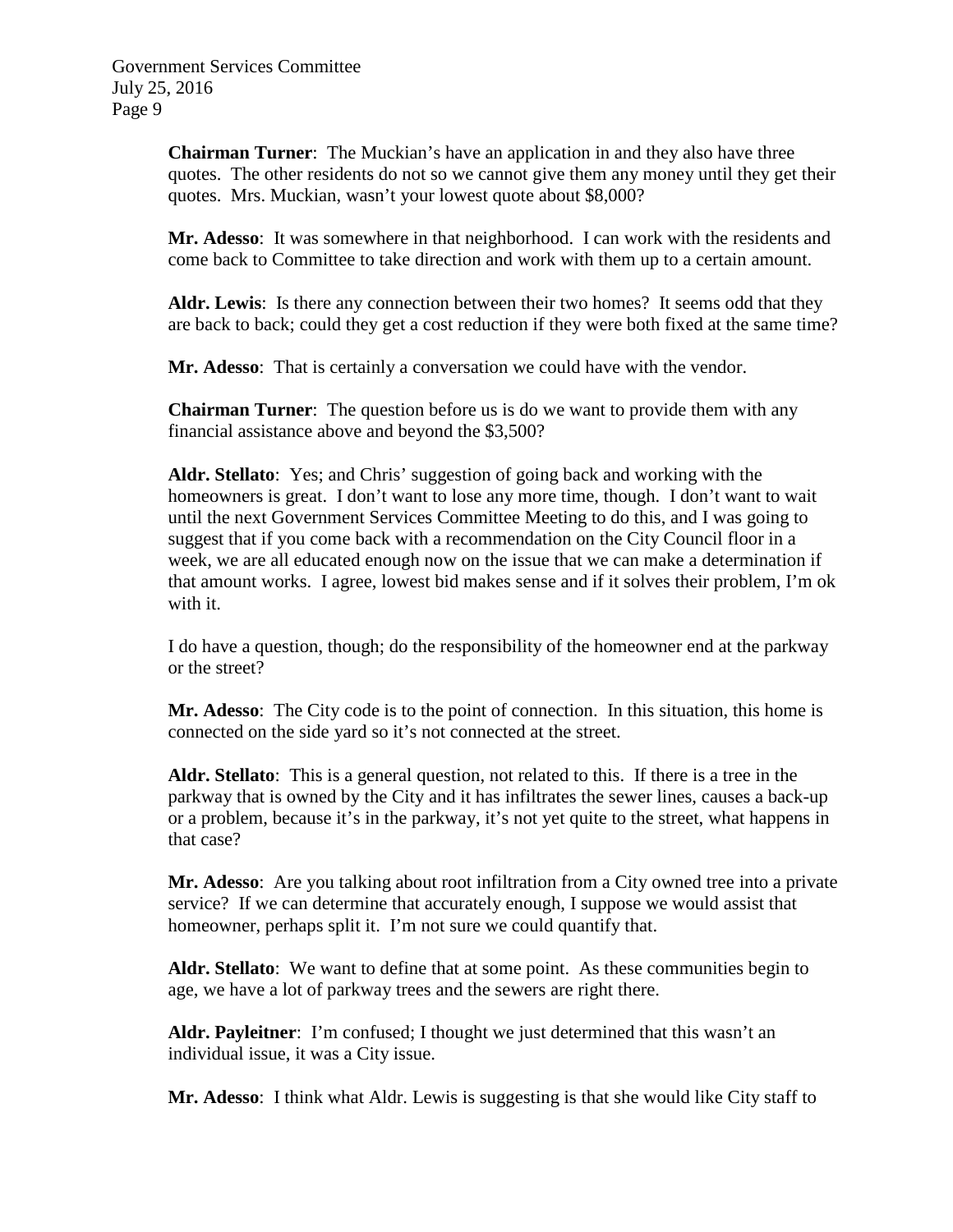> work with the homeowners to identify private infrastructure improvements that would protect them under the auspice of the Sewer Assistance Program and an additional contribution due to the special conditions that occurred.

Aldr. Payleitner: So you're not fixing the problem.

**Mr. Adesso**: What she is suggesting is that we are going to help them take action immediately to protect their property but it won't solve the problem outside the manhole.

**Aldr. Payleitner**: So it wouldn't it be much efficient in the big picture if we fix the problem outside, or no?

**Chairman Turner**: Yes, but that's three years away.

**Mr. Adesso**: It would be more efficient, but it is a project on a much larger scale and a much longer duration of time.

**Aldr. Payleitner**: What are you suggesting?

**Mr. Adesso**: A suggestion would likely be to install overhead sewer for added protection.

**Chairman Turner**: So we want them to come back with a number next Monday night to City Council?

**Aldr. Stellato**: I would make a motion to instruct Staff to work with the homeowners to come back with a formal proposal by the City Council Meeting next week so that without going to Committee again we can vote out on the floor if we so choose.

**Aldr. Lewis**: I second that.

No further discussion.

Motioned by Aldr. Stellato, seconded by Aldr. Lewis. Approved by voice vote. **Motion carried**

# **4.c. Recommendation to approve Agreement with WBK, LLC for Professional Engineering and Surveying Services for the Active River (River Park) Concept Feasibility Study.**

**Chairman Turner:** Chris, we have seen all the slides; we all know what we are doing here and that is - do we or do we not want to fund the feasibility study.

**Chris Adesso presented.** Correct; I do have something to add that is related to the budget. If the City were to engage in the study for the River Corridor concept, it would require a General Fund Budget addition in the amount of \$73,000. The Park District has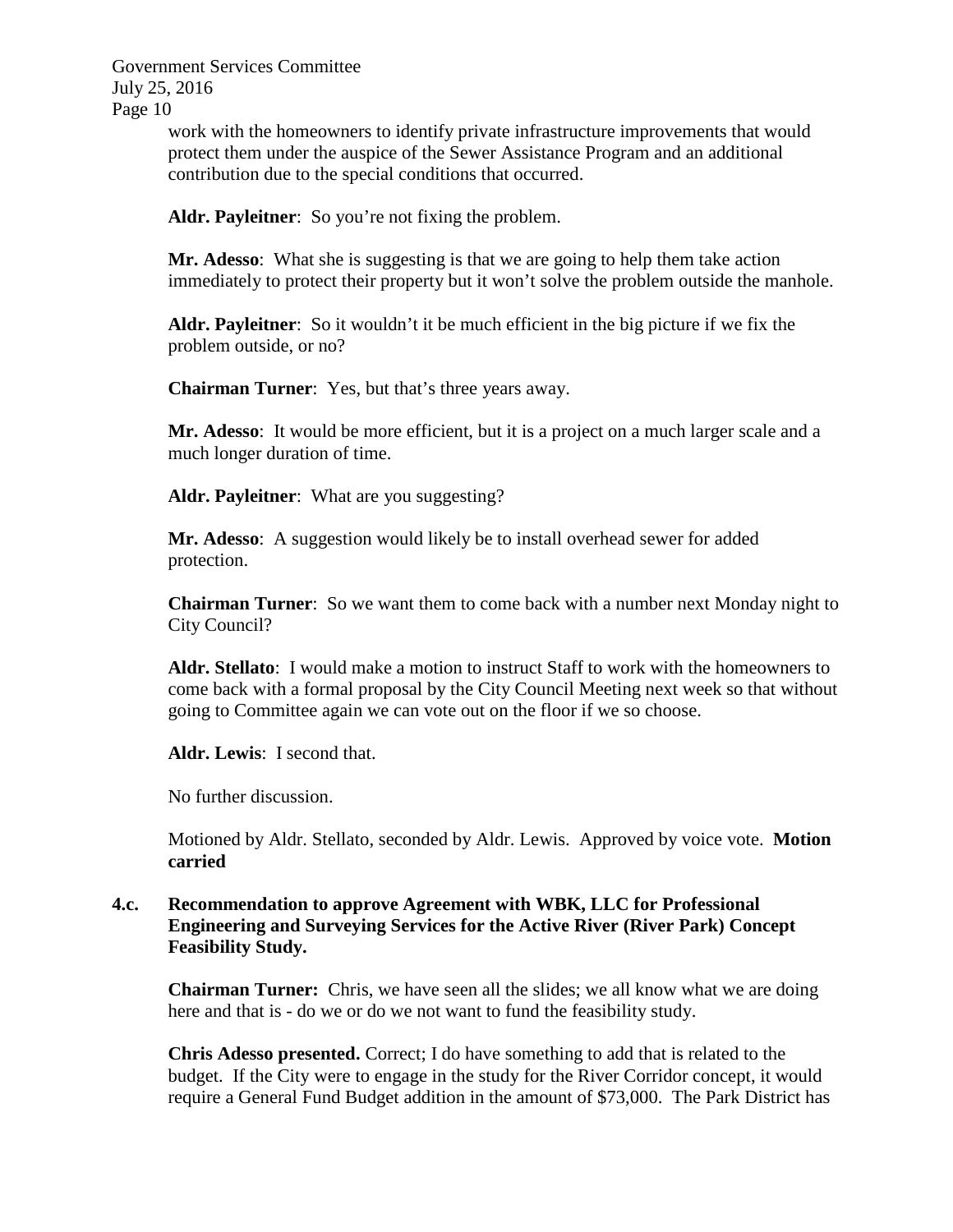> committed to making a contribution to the study in the amount of \$35,000 and the River Corridor Foundation has committed to \$5,000 for the sum of the proposal of \$113,000.

**Aldr. Stellato**: I just want to say thank you to the River Corridor Foundation for finding funding to share the burden. I'm much more comfortable now; I'm ok with this.

**Aldr. Krieger**: When we have presented other organizations and groups with larger sums of money, we have always had their financial reports. I've never seen one for the Active River or for the River Corridor Fund. I think we should look at the dollars before we start giving them out. I want to know where this is really going and who else they are getting money from.

**Mr. Adesso**: The River Corridor received two grants recently; one from a Community Donation in the amount of \$12,000 and they have also been the recipient of a Kane County River Boat Grant in the amount of \$17,500. They have also had several donations. We can certainly ask them for balance sheets for both River Corridor Foundations. I don't think the Active River Task Force is a consolidated group, it's more of an advisory group that uses the River Corridor Foundation as a mechanism to do business.

**Aldr. Krieger**: Ok, but I would like to see that before we approve the funding.

**Aldr. Lemke**: Regarding the discussion this morning about River Park; was that as a result of a vote? Because the way I read the materials for tonight was that there has not been a vote on that yet. In other words, I want to see a commitment and quite frankly, if it's a park as you describe it, I don't see why there isn't a 50/50 sharing on that.

**Mr. Adesso**: So that I understand….

**Aldr. Lemke**: I want to see if there is a vote by the Park and how much it is. My sense is, if this is a park as we have talked about – a River Park Concept, I'm in favor of all the other things in the Master Plan, but I'm leery about this one being recreational and the City is somehow taking the lead on this. Until I hear a vote from the Park, I'm not committed.

**Mr. Koenen**: The River Corridor Foundation did canvass their board and they have approved the \$5,000 contribution. Also, I talked to Holly Cabel, who is my peer at the Park District. They have had conceptual conversations about this project and to formalize the agreement, we would enter into a Tri-Party Agreement with the Park District, the River Corridor Foundation and the City to define the scope of the funding. We would take the lead to facilitate that, and that will be the next step in the formal process.

**Chairman Turner**: Why would we be the lead agency when this is a park?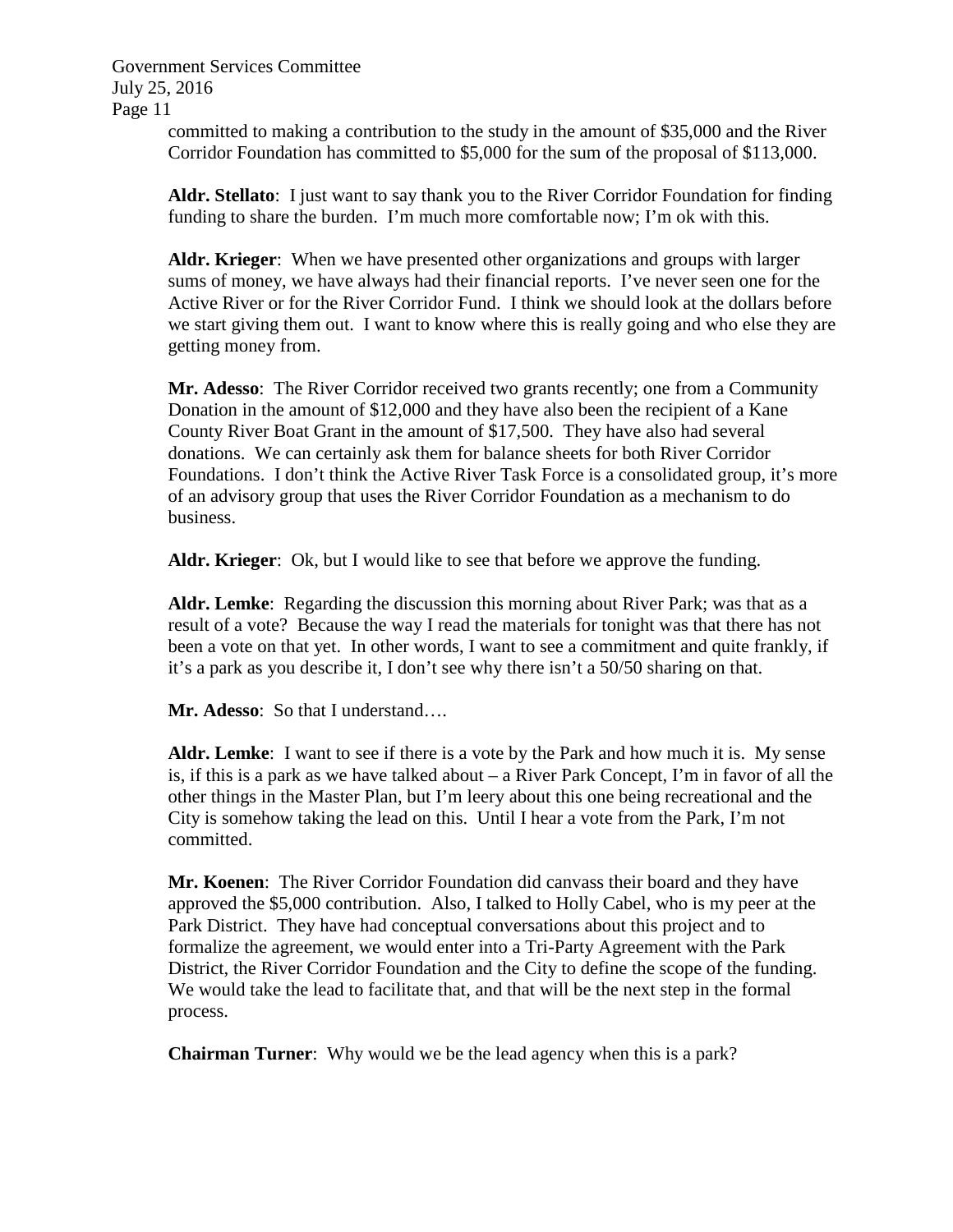> **Mr. Koenen**: That is the label that it has been called, but at this point in time, it's really a feasibility study. We have the strongest staff available with our engineering team and our environmental team, so it made sense for us to take the lead on this element of the project. It is not intended to be precedence and say that we are going to be the lead on all future phases, but this one does make sense due to the technical aspect of this project. It was my suggestion to the Park District, actually.

> **Aldr. Gaugel**: I just don't understand the hesitation. We asked time and time again for them to come back with numbers. They came back with numbers and it was 10% of what the initial estimate was. If we balk at this, we are sending the message this is not something we are interested in. Is that really the message we want to send? I don't see any hesitation with approving this immediately. We have hashed this out time and time again. I am a proponent; I know other members on the Council are proponents as well.

**Aldr. Payleitner**: I agree; they did what we asked them to do. We are just looking to see if there is a possibility of moving forward.

**Chairman Turner**: I have to agree. There are two reasons why we did the concept plan and should do the feasibility study, because anything that has come out about this park, it's going to involve the east bank of the pond which is municipally owned, and a future Council is going to have to make a decision about that at some time. To my knowledge from what staff has told me, the DNR has never removed or partially removed a dam without the consent of the local government. So again, a future Council is going to need that information. Is the feasibility study going to answer all the questions? I can't answer that – there may have to be another one after that.

**Aldr. Stellato**: I think to build on what Aldr. Payleitner said; a few months ago, we said let's do the study. Everything is done in phases and we will take a look at it after the study is done. I wanted buy in from them and I saw it. I would make a motion to approve this contingent upon the plan that they have presented tonight and with sharing the cost amongst the other parties as the break down is \$35,000 from the Park District, \$5,000 from private donations and the rest from the Community Foundation and move forward immediately.

**Aldr. Gaugel**: I gladly second.

**Aldr. Lewis**: I just have an observation; we are splitting hairs when we say the Park District or the City is paying – in the end, it's all the same tax paying dollars, whether the majority is from the City or the Park District to the Community, it's still all their dollars.

**Aldr. Stellato**: I think we'll know more about that after the study. To understand the breadth of this with dollars for the tax payers, we'll know that; if it's way too much money and it doesn't work then we have a decision to make at that point. I think we need to at least dip our toe in the water.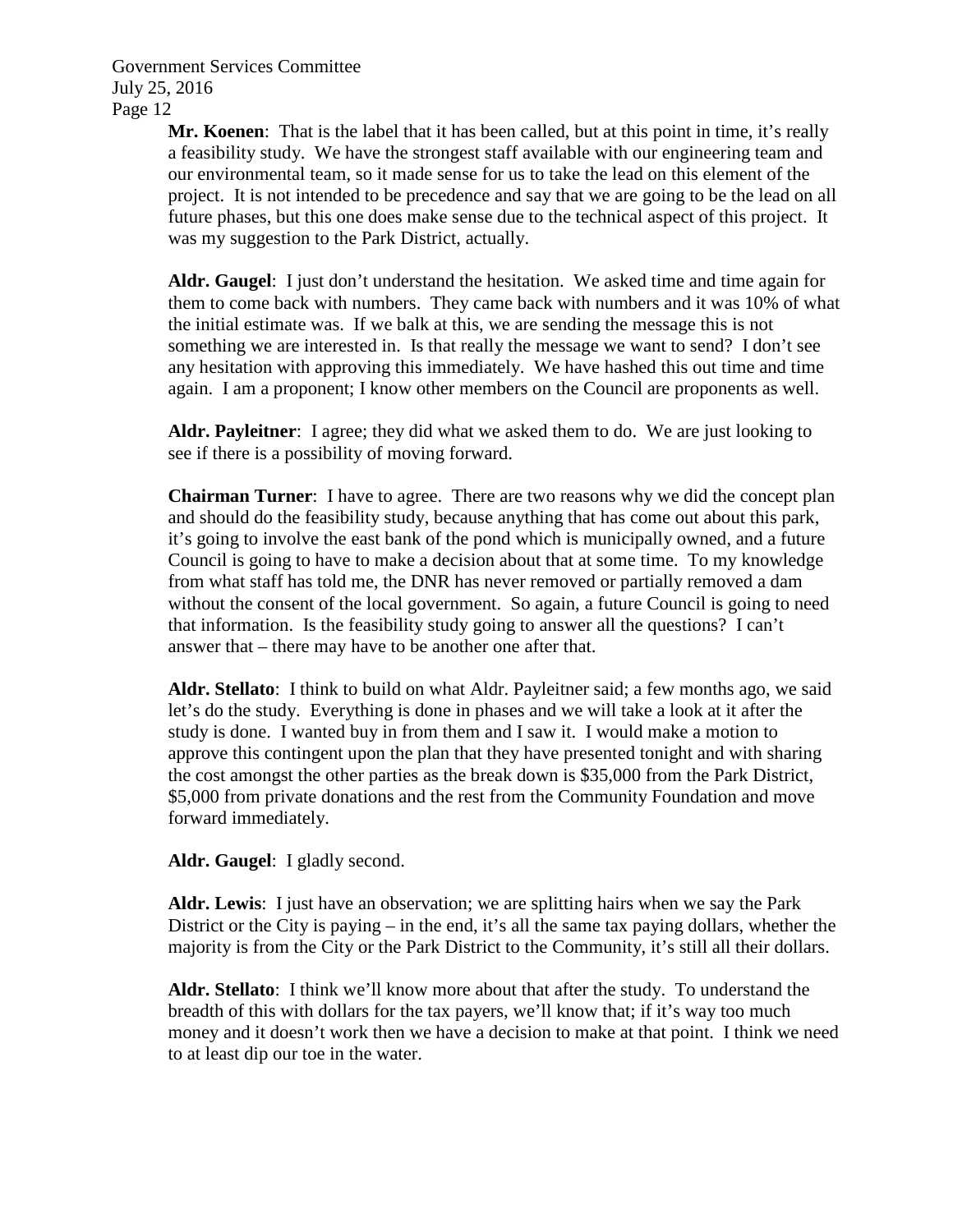#### **Chairman Turner**: Kristi, please call a roll.

#### **K. Dobbs**:

**Bancroft:** Absent **Krieger**: No **Gaugel**: Yes **Bessner**: Absent **Lewis**: Yes **Stellato**: Yes **Silkaitis**: Yes **Payleitner**: Yes **Lemke**: No

**Chairman Turner**: Motion passes and moves to Council with the rest of the Committee items to figure out Monday night.

No further discussion.

Motioned by Aldr. Stellato, seconded by Aldr. Gaugel. Approved by voice vote. **Motion carried**

# **4.d. Recommendation to approve a Kinetic Sculpture Project on behalf of the River Corridor Foundation.**

**Chris Adesso presented.** The River Corridor Foundation, in partnership with the Active River Task Force is requesting to install three kinetic sculptures that will be donated by the Anderson Family, on the City owned Right of Way at the east dead end of State Street, adjacent to the river, between the Carroll Towers parking lot and the City owned Parking Lot just to the north.

There are a few details to be vetted through, but the Active River Task Force and the River Corridor Foundation would like to request approval of the concept and funds expenditure to investigate this new site in lieu of the originally planned location on "Johansen's Island". Staff is asking for relocation of the existing \$40,000 that is budgeted in the current fiscal year to be used in association with the design engineering work for the sculpture installation.

Unless there are any questions, Staff recommends approval of the Kinetic Sculpture Project on behalf of the River Corridor Foundation.

No further discussion.

Motioned by Aldr. Payleitner, seconded by Aldr. Lemke. Approved by voice vote. **Motion carried**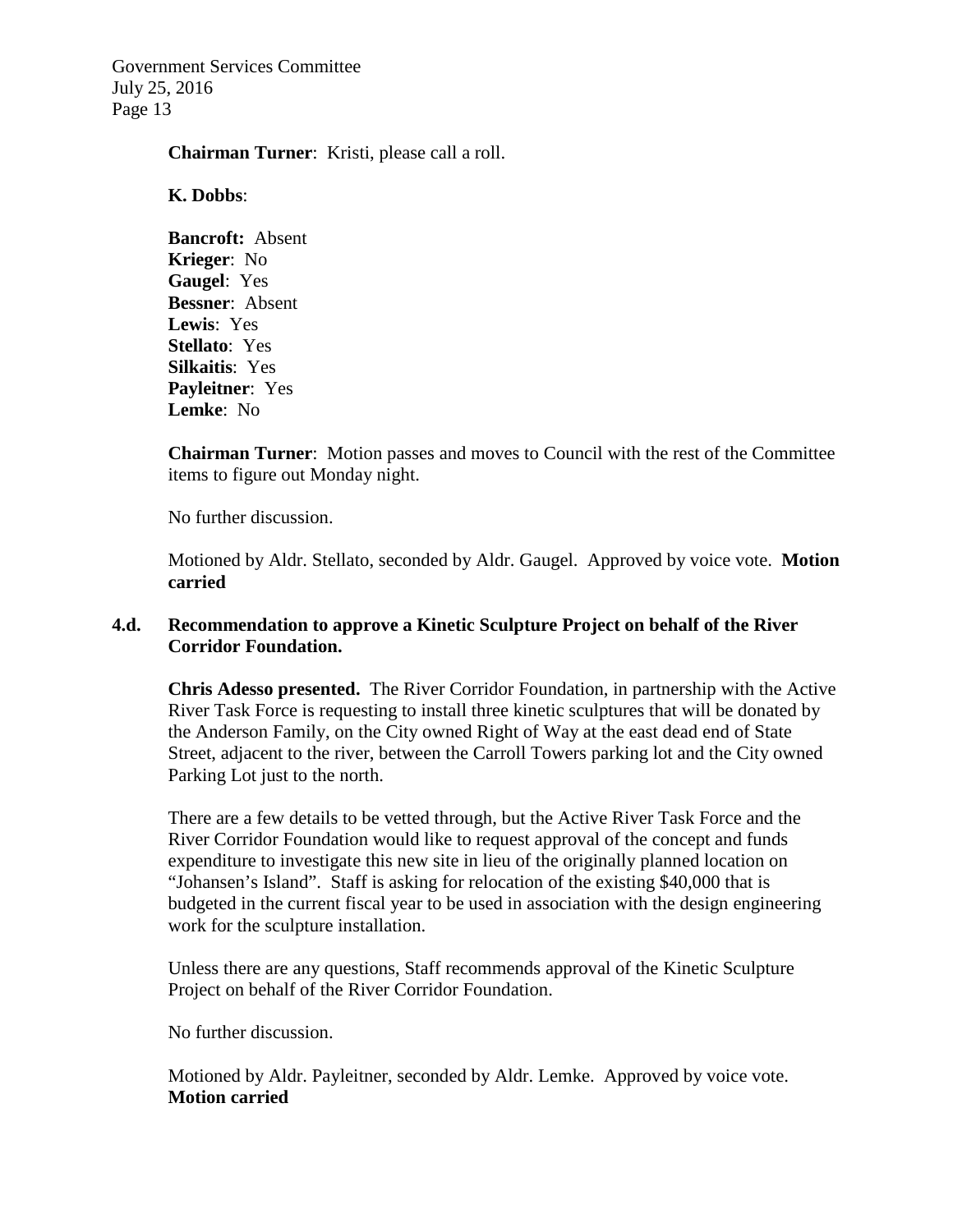# **4.e. Recommendation to approve the Bob Leonard Walk Site Improvement Project on behalf of the River Corridor Foundation.**

**Chris Adesso presented.** The River Corridor Foundation, in partnership with the Active River Task Force is requesting to complete the Bob Leonard Walk Site Improvement Project on Phase II of the Bob Leonard Walk, between Indiana Street and Prairie Street.

The project consists of installing new bench seating along the walk and in the gathering area near the "If I could but fly" sculpture, together with new trash receptacles. Landscaping additions and improvements consist of more perennials and trees consistent with the design that is present on the site today. Also, future public art locations are identified on the site plan, although at this time no installation of new art work is planned.

The financing behind this project is being provided through grants from the Community Foundation and Kane County River Boat with matching funds provided by the River Corridor Foundation of St. Charles.

The River Corridor Foundation and Active River Task Force are not asking for any financial contribution from the City; they are merely asking for your support and authorization to use the property. Once it is finished, Public Works will take over maintenance responsibilities.

**Aldr. Krieger**: Will this help eliminate the flooding under the Prairie Street bridge on the walkway?

**Mr. Adesso**: No, this is purely installation of furniture and waste receptacles.

**Aldr. Lewis**: What is the cost of maintenance on a yearly basis?

**Mr. Adesso**: Very little; the benches will need to be painted every five to eight years, so we will put those into our maintenance program of other benches throughout the City. The trash will be picked up by restitution the same as the existing cans that are already out there.

No further discussion.

Motioned by Aldr. Stellato, seconded by Aldr. Payleitner. Approved by voice vote. **Motion carried**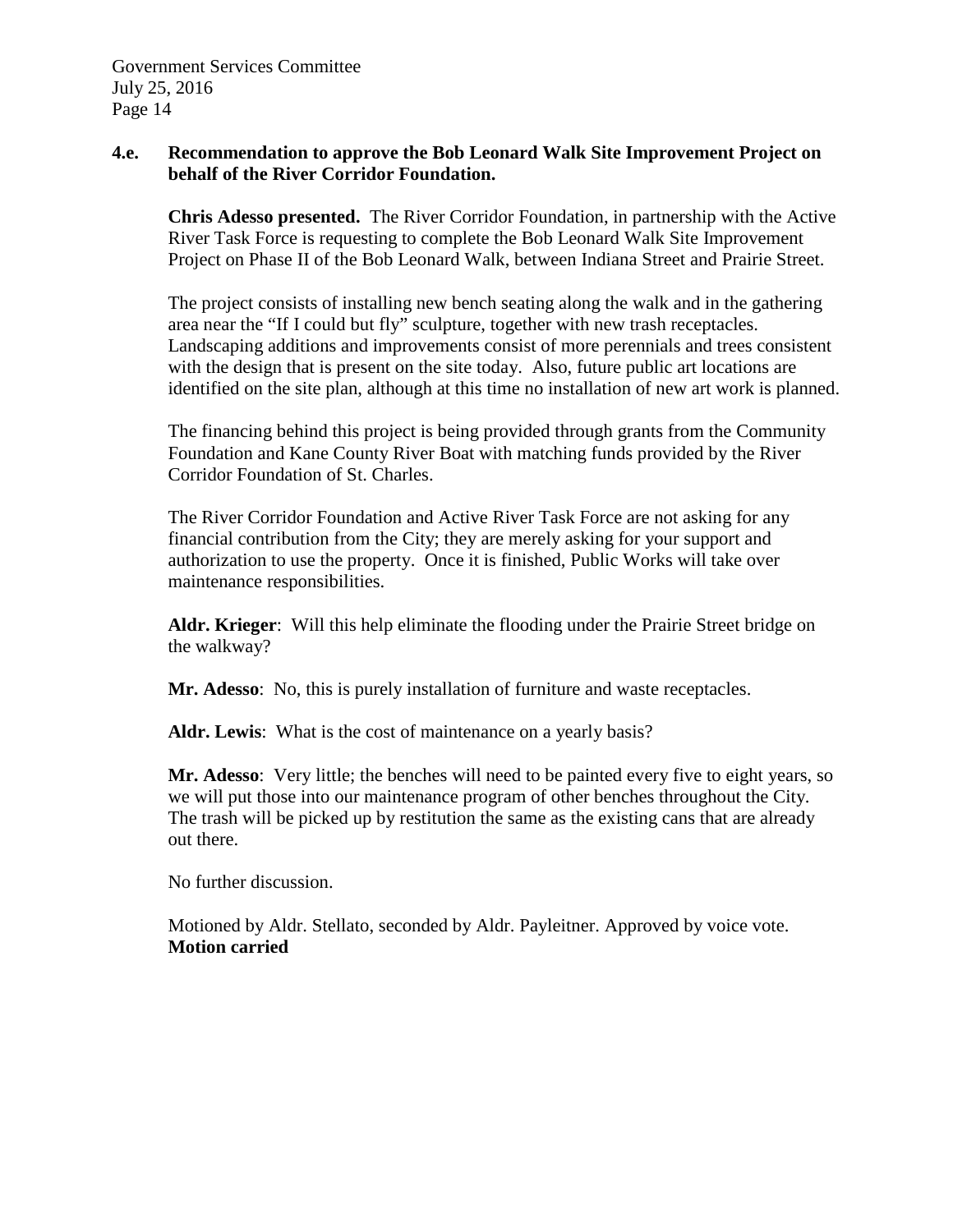# **4.f. Recommendation to award Contract for Design Engineering Services for Digested Sludge Storage and Digesters Rehabilitation Project.**

**Timothy Wilson presented.** The digested sludge tanks and digesters are located at the main waste water treatment plant and are key components of the bio-solids process. Both components are in need of significant repairs and therefore have been included in this year's budget for design phase engineering.

The digested sludge storage tank was constructed in 1951 as a clarifier but was repurposed in 1973 for sludge holding. Additional storage is needed to meet expected increase sludge loading from phosphorus removal and to increase plant flexibility.

The digesters were constructed in 1991. Much of the equipment associated with the digesters has reached the end of their useful life. In order to maintain safe operations and to continue to meet EPA bio-solids regulations, the digester rehabilitation project is needed.

In May staff sent out Request for Qualifications (RFQ) for design phase engineering services to six engineering firms. Out of the six firms, three declined due to the complexity of the project. The City received a total of three RFQ submittals. A committee of five staff members reviewed the submittals independently based on five competencies. These competencies had numeric values used to calculate scores for the firms. In addition to evaluating the proposals on these competencies, staff met to discuss general topics such as each firm's strengths and weaknesses, advantages, disadvantages, staff's comfort level with the firms and scheduling of project.

As a result of the evaluation staff recommends awarding a contract to Trotter and Associates. At this time staff recommends awarding the design engineering phase of the project at the negotiated fee of \$480,000. The budget amount is \$492,000. Staff has determined that the proposed fee of 5.6% of the construction cost to be fair and reasonable based on several factors. For example, in comparison to IEPA interest loan project data from the past several years the average design fee is 6.9%. For our project, the difference is approximately a \$40,000 savings. The Trotter standard agreement has been reviewed by legal counsel and found to be acceptable.

At this time, Staff recommends approving only the design engineering phase of this project and the negotiated fee of \$480,000; the budgeted amount of \$492,000. Staff will seek committee approval of construction engineering services at a later date, recognizing that phase of the project is budgeted in fiscal year FY17/18.

Staff recommends award of contract to Trotter and Associates for Design Engineering Services for Digested Sludge and Digester Rehabilitation Project in the amount of \$480,000.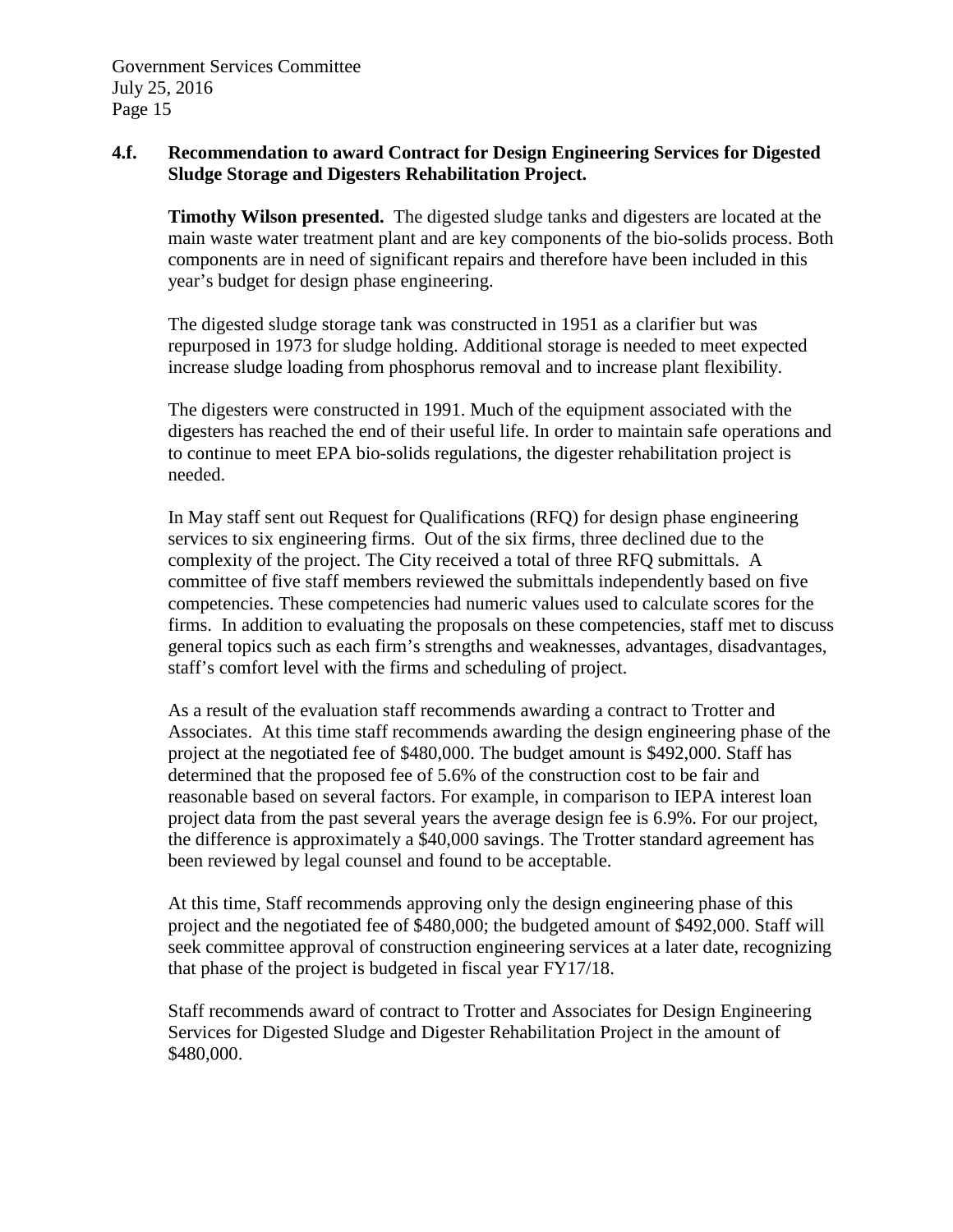> **Aldr. Gaugel**: Is the \$480,000 a firm, fixed price? Meaning, will we get a finished product if we award a contract for \$480,000. There will be no over runs?

**Mr. Wilson**: We will get a finished design project; this is the design phase only.

**Aldr. Gaugel:** Which is what we are approving tonight; just the design phase only for \$480,000. You won't be back in front of us asking for more money if it takes longer than anticipated?

**Mr. Wilson**: No.

**Aldr. Gaugel**: You received three proposals back. Where was the price on the other two proposals?

**Mr. Wilson**: Trotter and Associates matched the lowest proposal and the third proposal was almost \$100,000 more.

**Chairman Turner**: Kristi, please call a roll.

#### **K. Dobbs**:

**Bancroft**: Absent **Krieger**: Yes **Gaugel**: No **Bessner**: Absent **Lewis**: Yes **Stellato**: Yes **Silkaitis**: Yes **Payleitner**: Yes **Lemke**: Yes

No further discussion.

Motioned by Aldr. Lemke, seconded by Aldr. Stellato. Approved by voice vote. **Motion carried**

### **4.g. Recommendation to award the Bid for Sanitary Sewer and Storm Sewer Lining Program.**

**Timothy Wilson presented.** A key part of the City's EPA CMOM plan is to control inflow and infiltration. The sanitary sewer lining program is an ongoing program to decrease the amount of inflow and infiltration. I'm here to make a recommendation to award the bid for our Sanitary Sewer and Storm Sewer Lining Program of 2016. This program also repairs points of service within the sanitary system. The storm sewer lining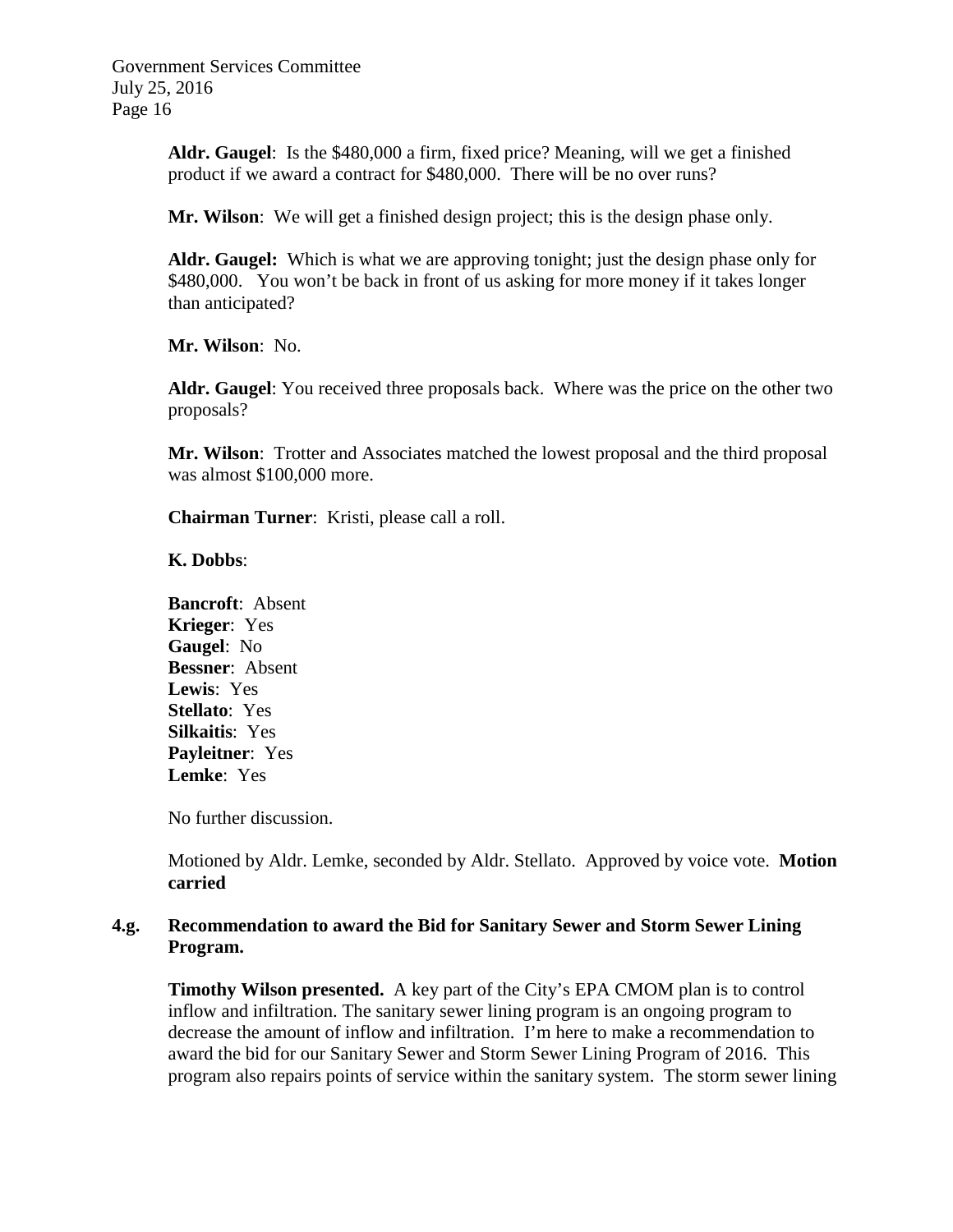> program is to maintain the structural integrity and ensure maximum flow of the storm water system.

For bidding this year, the City teamed up with the Cities of Geneva and Batavia. This is the first year of the combined biding; we will review the overall performances, management and benefits after this year's program to see if the combined bidding is beneficial to continue in the future. The bid opening was on July  $14<sup>th</sup>$  2016 and five companies bid on the project; the low bidder was SAK Construction.

Staff recommends awarding the bid to SAK Construction for Sanitary and Storm Sewer Lining in an amount not to exceed \$402,051.

**Aldr. Stellato**: I'm very familiar with this process; will they show a video of the line after this process so we can be sure it's done?

**Mr. Wilson**: Yes.

**Chairman Turner**: Kristi, please call a roll.

### **K. Dobbs**:

**Bancroft**: Absent **Krieger**: Yes **Gaugel**: Yes **Bessner**: Absent **Lewis**: Yes **Stellato**: Yes **Silkaitis**: Yes **Payleitner**: Yes **Lemke**: Yes

No further discussion.

Motioned by Aldr. Lemke, seconded by Aldr. Stellato. Approved by voice vote. **Motion carried**

### **4.h. Recommendation to approve Resolution with the Illinois Department of Transportation for the Red Gate Road Resurfacing (LAFO) Project.**

**Karen Young presented.** A portion of the Red Gate Road Resurfacing (LAFO) Project will be paid for with Motor Fuel Tax (MFT) funds. The attached Resolution for Maintenance of Streets and Highways by Municipality under the Illinois Highway Code is an agreement with the Illinois Department of Transportation. It specifies the street to be constructed and details the amount of Motor Fuel Tax funds appropriated for this project for construction. The total appropriation includes the total cost of the project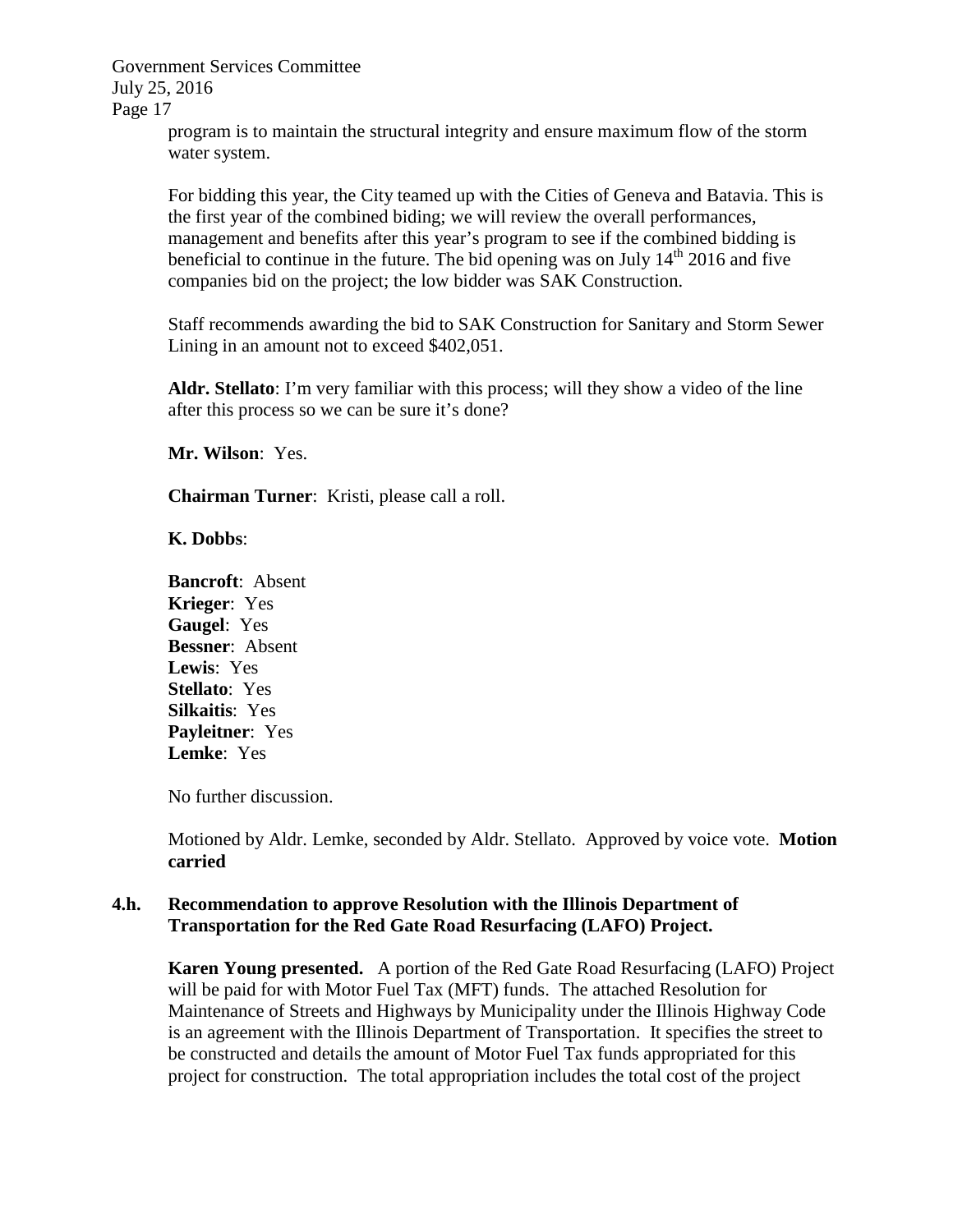Government Services Committee July 25, 2016

Page 18

award and only the final amount spent on the contract is what will be the final appropriation from the MFT fund.

Staff recommends approval of a Resolution with the Illinois Department of Transportation in the amount of \$59,196.13 to be used for the Red Gate Road Resurfacing (LAFO) Project.

No further discussion.

Motioned by Aldr. Stellato, seconded by Aldr. Payleitner. Approved by voice vote. **Motion carried**

# **4.i. Recommendation to approve Design Engineering Services Agreement for the IL Route 31 Project.**

**Karen Young presented.** The City has been working with the property owner at 1336 Geneva Road to secure additional right-of-way for the extension of the culvert and wingwalls under IL Route 31 to facilitate a pedestrian path as well as mitigate erosion at the invert of the culvert directly downstream and at the headwall of the culvert impacting the pavement of IL Route 31. The property owner has been cooperative and has dedicated to the City the necessary property to complete this work. This future proposed work will allow for the extension of sidewalk along the east side of IL Route 31 from the City of Geneva termini south to the existing sidewalk in the City of St. Charles. This is a key sidewalk connection point.

The next stage in the project includes the design and permitting for this work. WBK Engineering, LLC has been working with both the City of St. Charles and City of Geneva regarding the preliminary and land acquisition stages of this project. Due to the scope of work and permitting requirements it is necessary to hire a consultant. Staff has worked with Wills Burke Kelsey Associates (WBK) on a number of structural design and permitting projects, including the Illinois Bridge Repair Project. WBK's team has extensive knowledge of the IDOT and appropriate permitting requirements. Staff negotiated a fee for this work in the amount of \$75,000 for a not to exceed contract.

**Aldr. Lewis:** I'm pleased to hear there is going to be a sidewalk in this area.

No further discussion.

Motioned by Aldr. Krieger, seconded by Aldr. Stellato. Approved by voice vote. **Motion carried**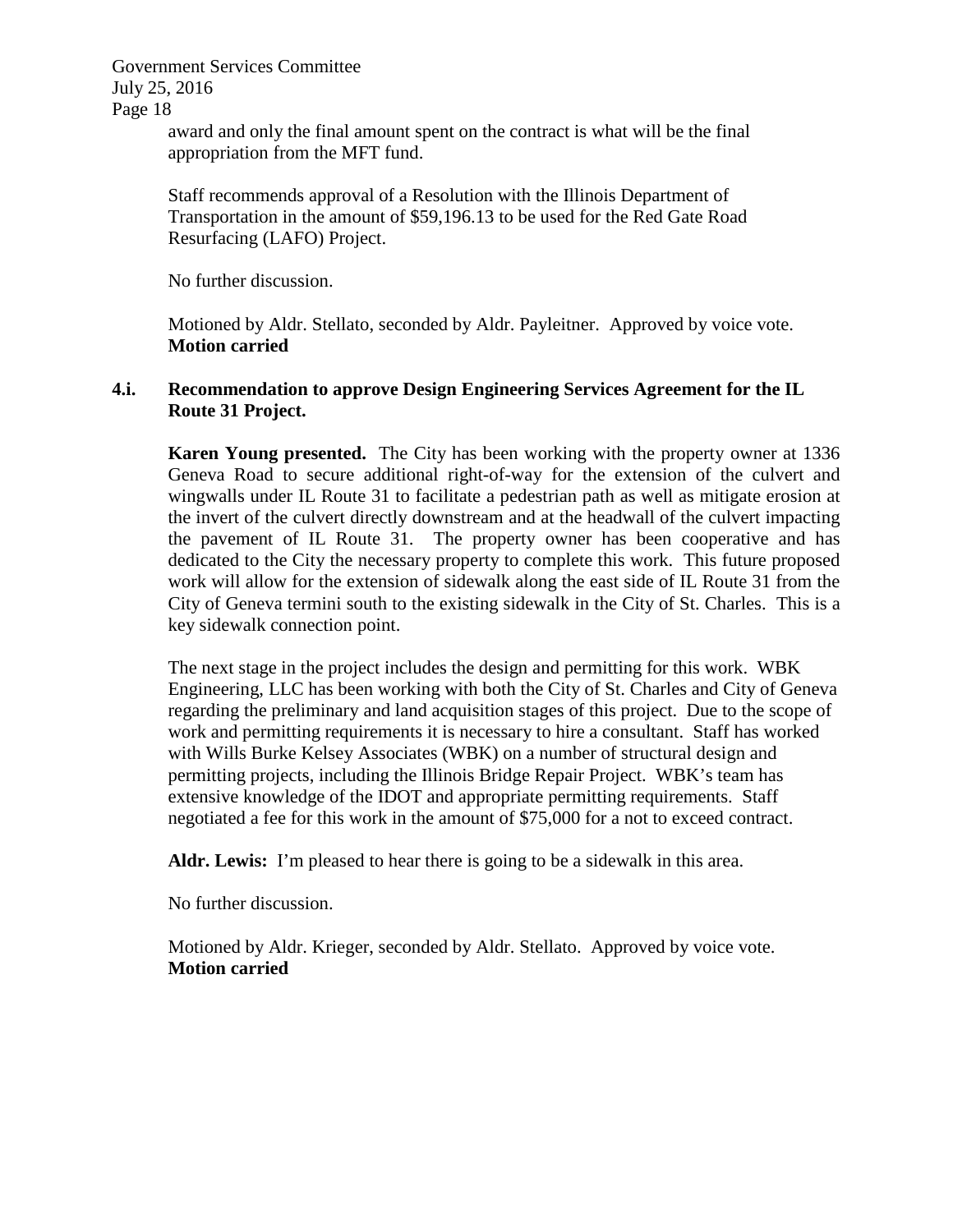# **4.j. Recommendation to approve Consulting Engineering Services Agreement for the Watershed Plan for 7th Avenue Creek.**

**Karen Young presented.** The next stages of the  $7<sup>th</sup>$  Avenue Creek project includes the development of a Watershed Plan in accordance with the nine elements as established in the guidelines of the United States Environmental Protection Agency (USEPA). A Watershed Plan summarizes the overall condition of the watershed and provides an integrated, holistic framework to effectively and efficiently restore water quality. The nine elements will; identify causes and sources of pollution, estimate load reductions expected, describe management measures and targeted critical areas, estimate technical and financial assistance needed, develop and information and education component, develop a project schedule, describe interim and measurable milestones, identify indicators to measure progress, develop a monitoring component. In addition to identifying environmental opportunities, this study when approved by the IEPA will allow the City to apply for Section 319 Grant Funding for construction of future projects within the  $7<sup>th</sup>$  Avenue Creek watershed.

During earlier research and coordination with the IEPA, it was determined that there is an approved watershed plan for the Ferson/Otter Creek Watershed. The IEPA has suggested that the City prepare an addendum to this existing plan to include the  $7<sup>th</sup>$  Avenue Creek, which would minimize the costs.

City Staff applied for the Kane County Riverboat Grant funding for the Watershed Masterplan for the  $7<sup>th</sup>$  Avenue Creek Project. Kane County has notified the City that they are recommending this project be awarded \$61,482 in grant funding. The remaining \$13,928 will be paid for out of the overall budget for the  $7<sup>th</sup>$  Avenue Creek Project.

**Aldr. Lemke**: Before we go to Council, I would like to know who the subcontractors are on this project.

No further discussion.

Motioned by Aldr. Krieger, seconded by Aldr. Stellato. Approved by voice vote. **Motion carried**

### **4.k. Recommendation to approve Consulting Engineering Services Agreement for State Street Creek Stormwater and Watershed Plan.**

**Karen Young presented.** As part of the McDonald's Development at 1915 W. Main Street, the City received fee in lieu funding, which is required to be utilized in the State Street Creek watershed area. Portions of the State Street Creek watershed experiences flooding during heavy rainfall events. Staff has identified the best use of this funding would be to complete both a Watershed Plan and Stormwater Plan for this watershed.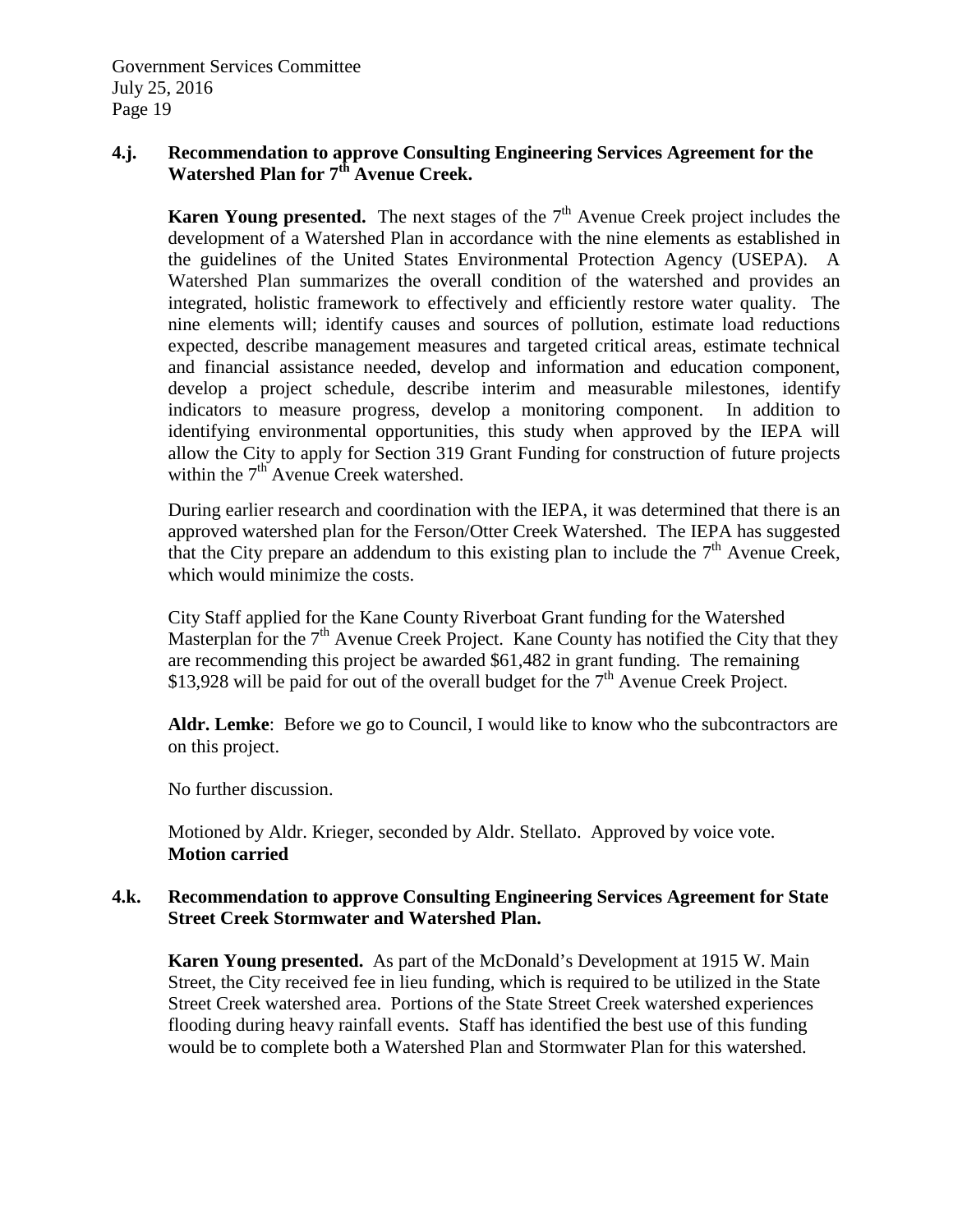The State Street Creek Watershed Plan portion will be completed with the  $7<sup>th</sup>$  Avenue Creek Watershed Plan at a minimal additional cost of \$6,286.

The purpose of the Stormwater Plan is to provide the City with a roadmap to identify the existing flooding problems; costs estimate and recommended prioritization of Capital Improvement Projects for flood reduction, flood protection, water quality and habitat restoration. This information will be utilized to continue to help staff develop a 10-year (and beyond) capital improvement plan for the stormwater utility infrastructure throughout the community.

Staff negotiated a fee for this work in the amount of \$131,620 for a not to exceed contract. The budgeted amount for this project is \$125,000. The foundation of this study will be based on the existing storm sewer system. Upon further investigation into the data currently available it was determined that portions of this watershed will require further data collection to accurately represent the current conditions to ensure that the final stormwater plan accurately reflects the current conditions. The remaining \$6,620 will be paid for through remaining funds available in the budget. HR Green has successfully completed Stormwater Plans for other communities and City staff has been pleased with the work they have performed on the  $7<sup>th</sup>$  Avenue Creek Project.

**Aldr. Krieger**: There is a section of that creek which runs along  $6<sup>th</sup>$  Street. There is an area where a particular homeowner has been told he can't mow and can't remove tree branches; will that property at least be able to be cleaned up a little bit?

**Mrs. Young**: If I can get the exact location from you, I can look into that.

**Aldr. Lemke**: Again, if there are different subcontractors, I would like that to be presented before it goes to Council.

No further discussion.

Motioned by Aldr. Stellato, seconded by Aldr. Krieger. Approved by voice vote. **Motion carried**

### **4.l. Recommendation to approve Change Order No. 3 with Martam Construction and**  Contract Addendum No. 1 with Trotter and Associates for the North 5<sup>th</sup> Avenue **Watermain Project.**

**Karen Young presented.** Staff is requesting approval of Project Change Order No. 3 with Martam Construction, which is a deduction in the amount of \$247,647.33. This amount includes the final approved construction quantities and a \$300,000 deduction assessed to Martam Construction for Liquidated Damages. The amount was arrived at through negotiation with the contractor. The City Attorney was consulted during this process.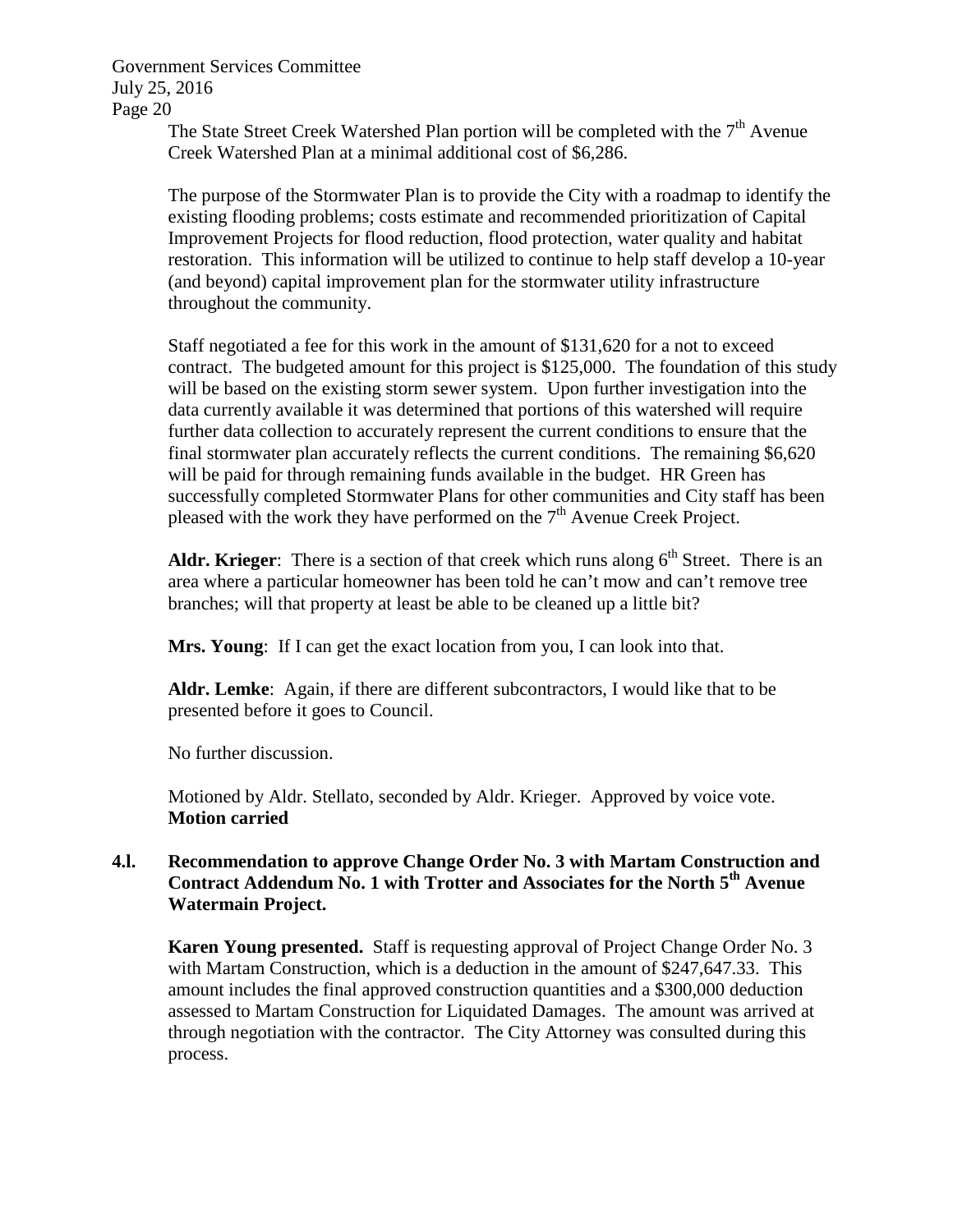> Staff is also requesting approval of Contract Addendum No. 1 with Trotter and Associates for additional services. They have incurred additional expenses of \$285,000 due to the ongoing delay in construction completion.

It should be noted that this project is being funded by an IEPA Loan and a reimbursement from the Collins Property (future development) for work completed under this contract. The final funding balance after all of these negotiations includes a credit to the City in the amount of \$466.95.

Staff recommends approval of Change Order No. 3 with Martam Construction in the amount of (-) \$247,647.33 and Contract Addendum No. 1 with Trotter and Associates in the amount of \$285,000.

**Aldr. Gaugel**: From the beginning, I have had a problem with this. We paid a contractor to handle the oversight of this project and we are now doubling the amount we are paying him. Fundamentally I have a problem with that. I have said this to everyone in this room, along with staff and fellow Council members. I cannot look at the people of the  $4<sup>th</sup>$  Ward who ask me what happened on this whole project and tell them that we got a good deal. It was delayed, it was nothing but problems; there were months when nothing happened. I just don't think it is right for us to only go after Martam and their sub, and I cannot justify approving the increase in Trotter's contract based on the service that we received.

**Aldr. Lemke**: It would be helpful to know more about what happened with the connections, but I'm expecting that will be forthcoming.

**Chairman Turner**: Kristi, please call a roll.

### **K. Dobbs**:

**Bancroft**: Absent **Krieger**: Yes **Gaugel**: No **Bessner**: Absent **Lewis**: Yes **Stellato**: Yes **Silkaitis**: Yes **Payleitner**: Yes **Lemke**: Yes

No further discussion.

Motioned by Aldr. Lewis, seconded by Aldr. Krieger. Approved by voice vote. **Motion carried**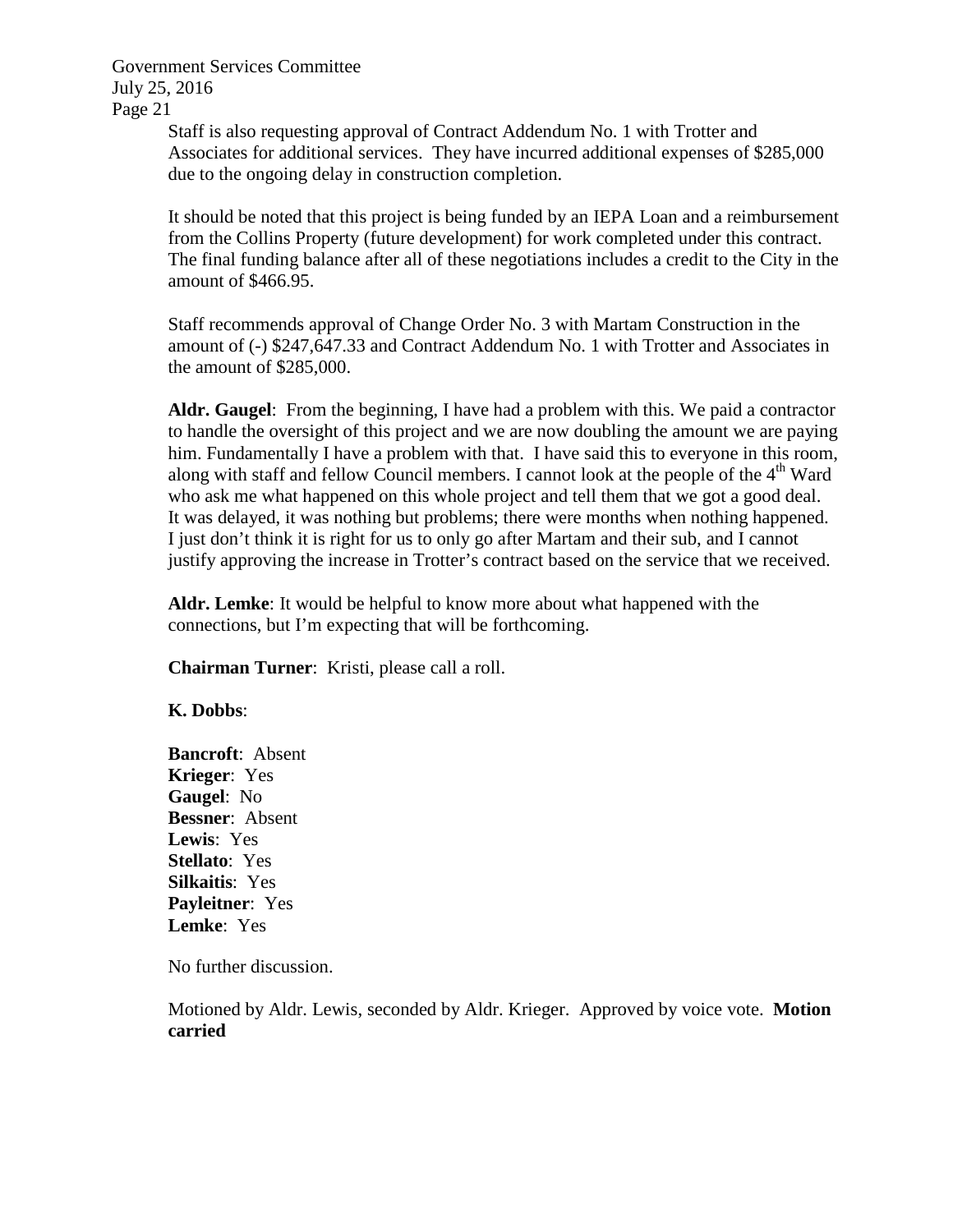# **4.m. Recommendation to award the Bid and approve Purchase Order for the Public Works Roof Rehabilitation Project.**

**AJ Reineking presented.** The Public Works facility has been built up overtime as the community has grown. The original expansion, which represents about 1/3 of the entire facility, is over three decades old and the roof has developed several prominent leaks. As these leaks have developed, we've made several attempts over the years to have them patched, caulked or sealed, but each year new issues arise as old ones are put to bed.

On July 6, the City opened bids for the rehabilitation of this 34,000 (170' x 200') sq. ft. section of roof.

The project includes:

- Removal of 62 fiberglass skylights and replacing them with sheet metal panels,
- Replacing all loose fasteners,
- Sealing all seams and fastener penetrations,
- Cleaning and coating the entire roof with a weatherproof urethane material

The City received eight bids for this project with J.L. Adler Roofing and Sheet Metal of Joliet, IL being the lowest responsive, responsible bidder.

Adler Roofing has performed numerous roof rehabilitation projects on public buildings as well as other commercial/industrial facilities, and their references have provided favorable feedback.

Staff recommends awarding the bid for the Public Works Roof Rehabilitation to J.L. Adler Roofing and Sheet Metal, Inc. in the amount of \$266,650.00.

**Aldr. Lewis**: It seems from the lowest bid to the highest bid, there is almost \$200,000 difference.

**Mr. Reineking**: Yes, a lot of these companies are doing school buildings right now, and as soon as school starts, it's a matter of who has work and who doesn't, so we might have gotten numbers from people who are really busy right now and didn't really want the job.

**Aldr. Lewis**: Okay, but we are getting the same quality of work with a \$200,000 difference?

**Mr. Reineking**: We called them and talked about it with them, and they are comfortable with their pricing.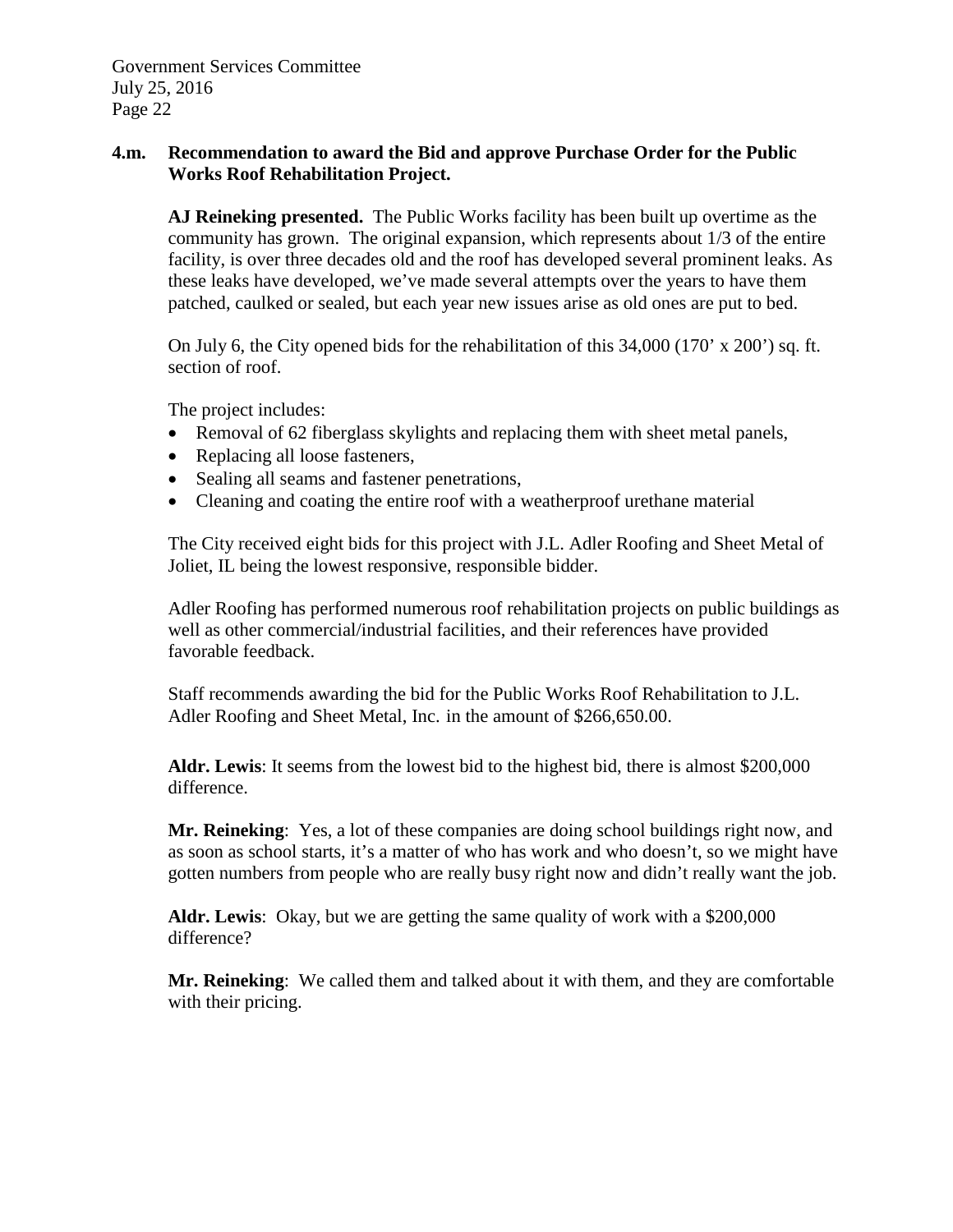#### **Chairman Turner**: Kristi, please call a roll.

#### **K. Dobbs**:

**Bancroft**: Absent **Krieger**: Yes **Gaugel**: Yes **Bessner**: Absent **Lewis**: Yes **Stellato**: Yes **Silkaitis**: Yes **Payleitner**: Yes **Lemke**: Yes

No further discussion.

Motioned by Aldr. Stellato, seconded by Aldr. Krieger. Approved by voice vote. **Motion carried**

### **4.n. Recommendation to award the Bid and approve Purchase Order for the Stuarts Crossing Basin 106C Shoreline Stabilization Project.**

**AJ Reineking presented.** Basin 106c is located at the intersection of Stuarts Drive and Foxfield Drive (just north of the Jewel Grocery store on Kirk Road). It was installed as part of the Stuarts Crossing development to receive Stormwater from that subdivision and adjacent commercial properties.

The shoreline of Basin 106c has severely eroded on all sides. In some areas there are nearly vertical drop offs in excess of three feet. Such a slope makes landscaping impossible, and poses a potential hazard for individuals who are walking around or attempting to fish the pond.

On June  $28<sup>th</sup>$  the City opened bids for a shoreline stabilization project of this basin. The project will include grading the entire perimeter to provide a safe, stable slope, rip rap around the inlets to allow for stability around the structures and native planting around the entire shoreline. Native, prairie-style plants have deep root systems that will hold the soil in place and prevent future erosion; they'll also add a nice aesthetic element to this area.

This project includes 3 years of maintenance of the landscape to ensure that the natives survive and aren't pushed out by invasive species, similar to the approach taken with the native landscape on the Bob Leonard Walk.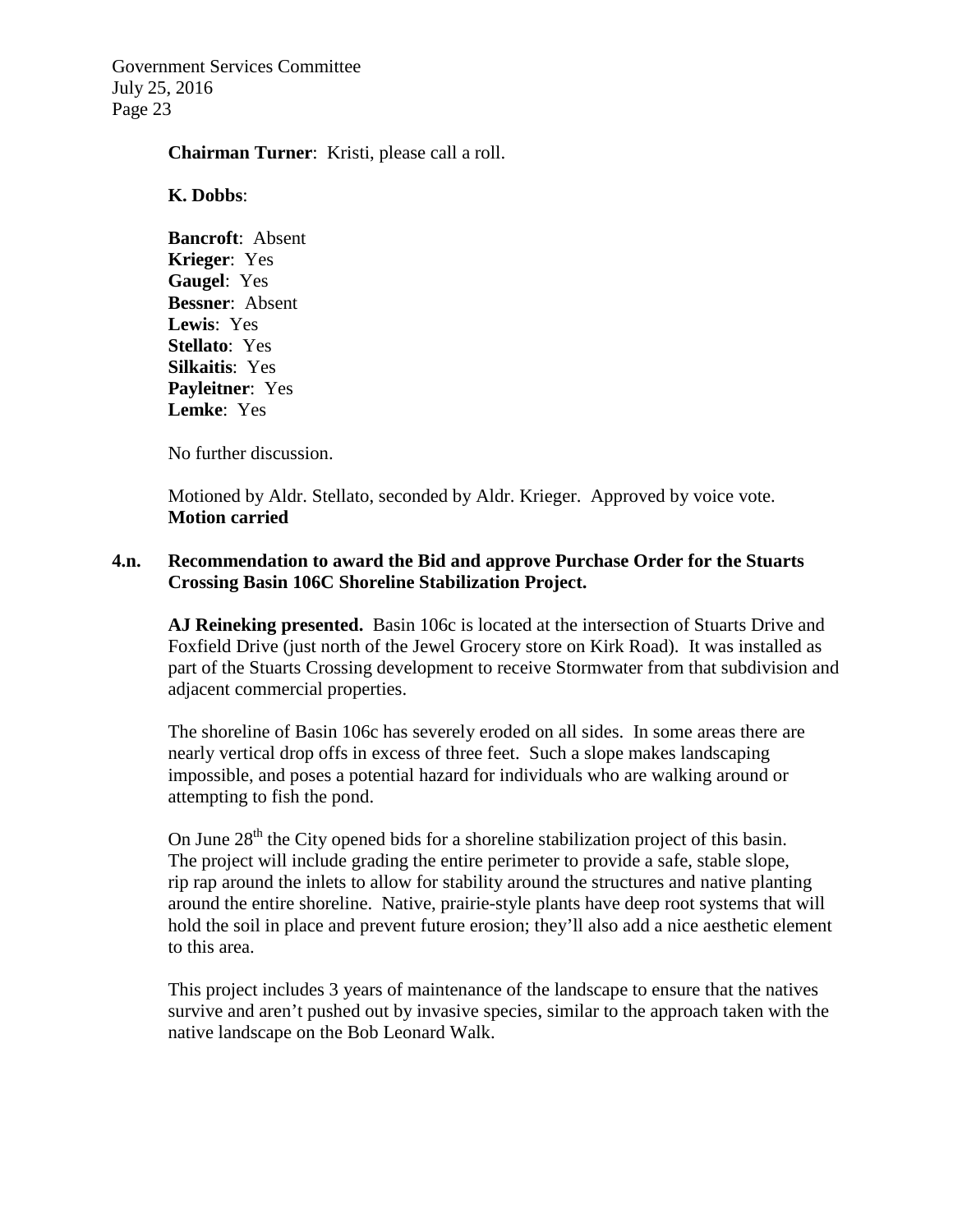V3 Construction Group of Woodridge was the lowest responsive, responsible bidder, and they have done other similar projects in the area, some of the projects were highlighted in their bid and are included in your packet. They have a good reputation in the industry and we believe they will provide a successful project for us.

SSA 21 was established for maintenance associated with this development, including Basin 106c. Special Assessments from that SSA will be used to fund this project.

Staff recommends awarding the bid for the Stuarts Crossing Basin 106c Shoreline Stabilization to V3 Construction Group, Inc. in the amount of \$263,423.90.

**Aldr. Lemke**: There are two ponds there; one to the north of Foxfield and one to the south. North looks comparably much better; why was this one allowed to go so long? It will require more work because there has been more undercutting.

**Mr. Reineking**: It's true the other ponds are better, but I can't explain why it happened the way it did.

**Aldr. Lemke**: It looks to me like there was never any rip rap as some of the other ones along Foxfield, particularly along the spillway. This needs to get done, and the firm seems well qualified.

**Chairman Turner**: Kristi, please call a roll.

**K. Dobbs**:

**Bancroft**: Absent **Krieger**: Yes **Gaugel**: Yes **Bessner**: Absent **Lewis**: Yes **Stellato**: Yes **Silkaitis**: Yes **Payleitner**: Yes **Lemke**: Yes

No further discussion.

Motioned by Aldr. Lemke, seconded by Aldr. Payleitner. Approved by voice vote. **Motion carried**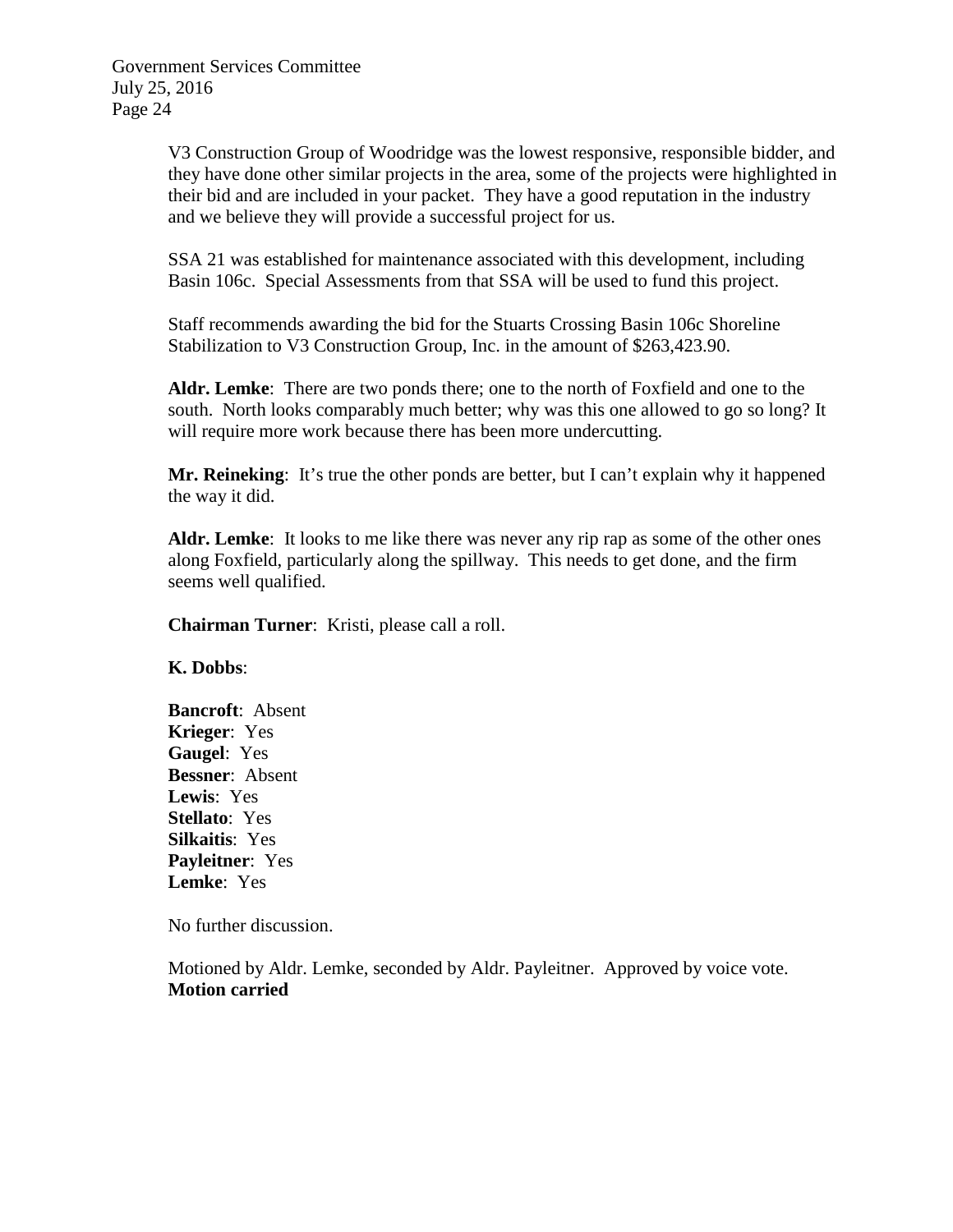# **4.o. Recommendation to Waive the Formal Bid Procedure and approve a Purchase Order for Supplemental Concrete Restoration.**

**AJ Reineking presented.** Beginning in July and throughout the duration of the summer, Public Services staff transitions from concrete work to asphalt repairs as the hot, dry weather is most conducive to work with asphalt materials. However, new concrete restoration work is continuing to be identified which requires immediate attention. Some of these areas are trip hazards identified by staff, while the majority of the work is performed in conjunction with driveway/parking lot replacement projects

In addition, several locations have been identified throughout the community that are in need of concrete restoration requiring technical ADA grading, or covering large areas beyond the scope of our in-house resources.

The City is currently under contract with Geneva Construction for the South Tyler Road Construction project. Since this construction project was competitively bid earlier this year, staff felt there would be a time and cost savings by negotiating a contract with Geneva Construction Company directly for this project and use the appropriate unit prices as bid with the Tyler Road project. Geneva Construction has agreed to hold their unit prices from their Street Program Contract for the above projects, as well as others that exceed the material requirements or specialization to be completed with staff resources.

Staff recommends waiving the formal bid procedure and approval of a Purchase Order for Concrete Restoration with Geneva Construction Company in an amount not to exceed \$60,000.

No further discussion.

Motioned by Aldr. Stellato, seconded by Aldr. Silkaitis. Approved by voice vote. **Motion carried**

# **5.a. Recommendation to approve Street and Parking Lot Closures and Amplification for the 2016 Scarecrow Festival.**

**Police Chief Jim Keegan presented.** This special event application was submitted on May17, 2016. The special event committee met on June  $30<sup>th</sup>$  to discuss the event with members of the St. Charles Convention & Visitors Bureau and Ravenswood Events.

The 2016 Scarecrow Festival will be held on October 7-9, 2016. The event continues to be sponsored by the St. Charles Convention and Visitors Bureau, with the coordination being handled through Ravenswood Event Services. Both have made application through the special events process and met with the City's special events committee.